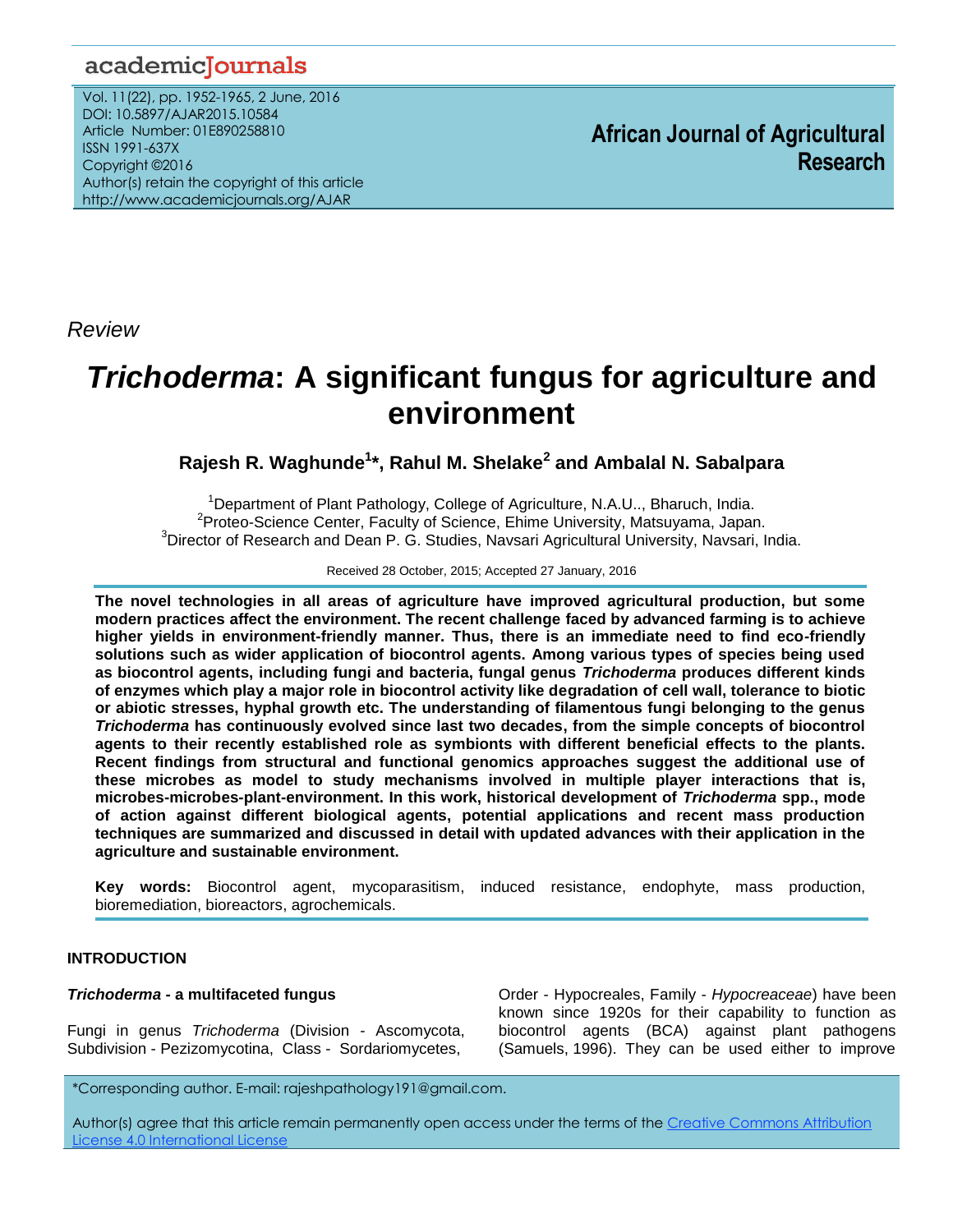health of crop plant or to increase the natural ability to degrade toxic compounds by some plants in soil and water. Some species of *Trichoderma* have the multiple interactions (mainly *Trichoderma harzianum* strain T22 and *Trichoderma atroviride* strain P1) with crop plants and soil borne fungal pathogens (Woo et al., 2006). The different species of this genus have long been known not only for the control of plant disease but also for their capability to enhance plant growth and development, elevated reproductive ability, capacity to modify the rhizosphere, capability to grow under adverse conditions, competence in the use of nutrients, strong aggressiveness against phytopathogenic fungi and efficacy in supporting plant growth and enhanced defense mechanisms (Harman et al., 2004; Schuster and Schmoll, 2010; Pandya et al., 2011; Tripathi et al., 2013; Dagurere et al., 2014; Keswani et al., 2014). These properties have made *Trichoderma* a omnipresent genus able to grow in wider habitats and at high population densities (Chet et al., 1997; Chaverri et al., 2011). There is a numerous literature available on *Trichoderma* research but recent updates in cooperation with longestablished facts are not summarized in past few years (Gal-Hemed et al., 2011; Sujatha et al., 2013). This review focuses on the occurrence of *Trichoderma* spp., their mode of action, commercial production techniques with applications in agriculture and use in sustainable environmental practices.

The fungus *Trichoderma* has a long history and it was first reported and described in 1794 (Persoon, 1794) and later suggested to have a link with the sexual state of a *Hypocrea* species. However, it was difficult to assign the genus *Trichoderma*/*hypocrea* morphologically. It was even proposed to have only one species, that is *Trichoderma viride*. The first move on development of a particular protocol for species identification was made in 1969 (Rifai, 1969; Samuels, 2006). *Trichoderma* spp. has been known from last 70 years for their ability to produce antibiotics that inhibit growth of pathogenic organisms and used as a biocontrol agents (Harman, 2006). Subsequently, many novel species of *Trichoderma* were revealed and by 2013, the genus already consists of more than 200 phylogenetically defined species based on rpb2 sequence (Atanasova et al., 2013).

#### **PHYLOGENIC EVOLUTION**

The genus name *Trichoderma* was first proposed on the basis of macroscopic similarity (Persoon, 1794). The four species categorized in this genus were *T. viride*, *T. nigrscens*, *T. aureum* and *T. roseum* collected in Germany. These species were described as appearing like mealy powder and enclosed by a hairy covering further distinguished from each other by their different colored conditions (Persoon, 1794). However, these four species are now considered to be unrelated to each other

and presently known as *Trichoderma viride* (Pers. Ex. Fr.), *Xylohypha nigrescens* (Pers. Ex. Fr.) mason, *Sporotrichum aureum* Pers. Ex. Fr. and *Trichothecium roseum* (Pers.) link ex S.F. Gray. The name *Trichoderma* is now applied to be the most frequently encountered green forms typified by the original *T. viride* species described by Persoon, 1794. The first real generic description of *Trichoderma* was proposed based on colony growth rate and microscopic characters by Rifai, 1969. The genus was sub-divided into nine species, distinguished from each other primarily on the basis of conidiophore branching patterns and conidium morphology. The nine species-aggregates proposed were (1) *T. piluliferum*, Webster and Rifai, (2) *T. polysporum* (link ex Pers.) (3) *T. hamatum* (Bon.) Bain. (4) *T. koningii* Oudemans (5) *T. aureoviride* Rifai (6) *T. harzianum* Rifai (7) *T. longibrachyatum* Rifai (8) *T. pseudokoningii* Rifai and (9) *T. viride* (Pers. Ex. Fr.). However, problem associated with Rifai's key was significant variation which remained to be defined within each of the nine aggregate taxa. During the last couple of decades of the twentieth century, several groups revised and rearranged the *Trichoderma* genus mainly on the basis of morphological characteristics (Bissett, 1984; Bissett, 1991a; Manczinger et al., 2012; Bissett, 1991b; Gams and Bissett,1998; Doi et al., 1987, Samuels, et al., 1998).

There were some earlier reports about false identification of certain species using morphological characteristics, for example name *Trichoderma harzianum* was used for many different species (Kullnig-Gradinger et al., 2002) Recently, methods for safe identification of new species are significantly facilitated by development of and a customized similarity search tool (TrichoBLAST) and an oligonucleotide barcode (TrichOKEY), both available online at http://www.isth.info/ (Druzhinina et al., 2005; Kopchinskiy et al., 2005). Additionally, phenotype microarrays are useful for classification of new species which allow analysis of carbon utilization patters for 96 carbon sources (Bochner et al., 2001). Chaverri and Samuels, 2013 analyzed endophytic species on the basis of their habitat preference and nutrition mode to understand species radiations in diverse groups, and its potential use in development of novel biological control strategies. Several species could be characterized with well-defined isoenzyme patterns during cellulose-acetate electrophoresis, suggesting that this method can be used for the analysis of biochemical diversity between and within particular species of the genus *Trichoderma* (Manczinger et al., 2012). The persistent efforts to clarify variety and geographical incidence of *T. hypocrea*  promoted thorough documentations of the genus in many parts of the world (Samuels et al., 2012; Chaverri and Samuels, 2003; Jaklitsch, 2009). Presently, the International Sub commission on *T. hypocrea* assigned 104 species characterized at molecular level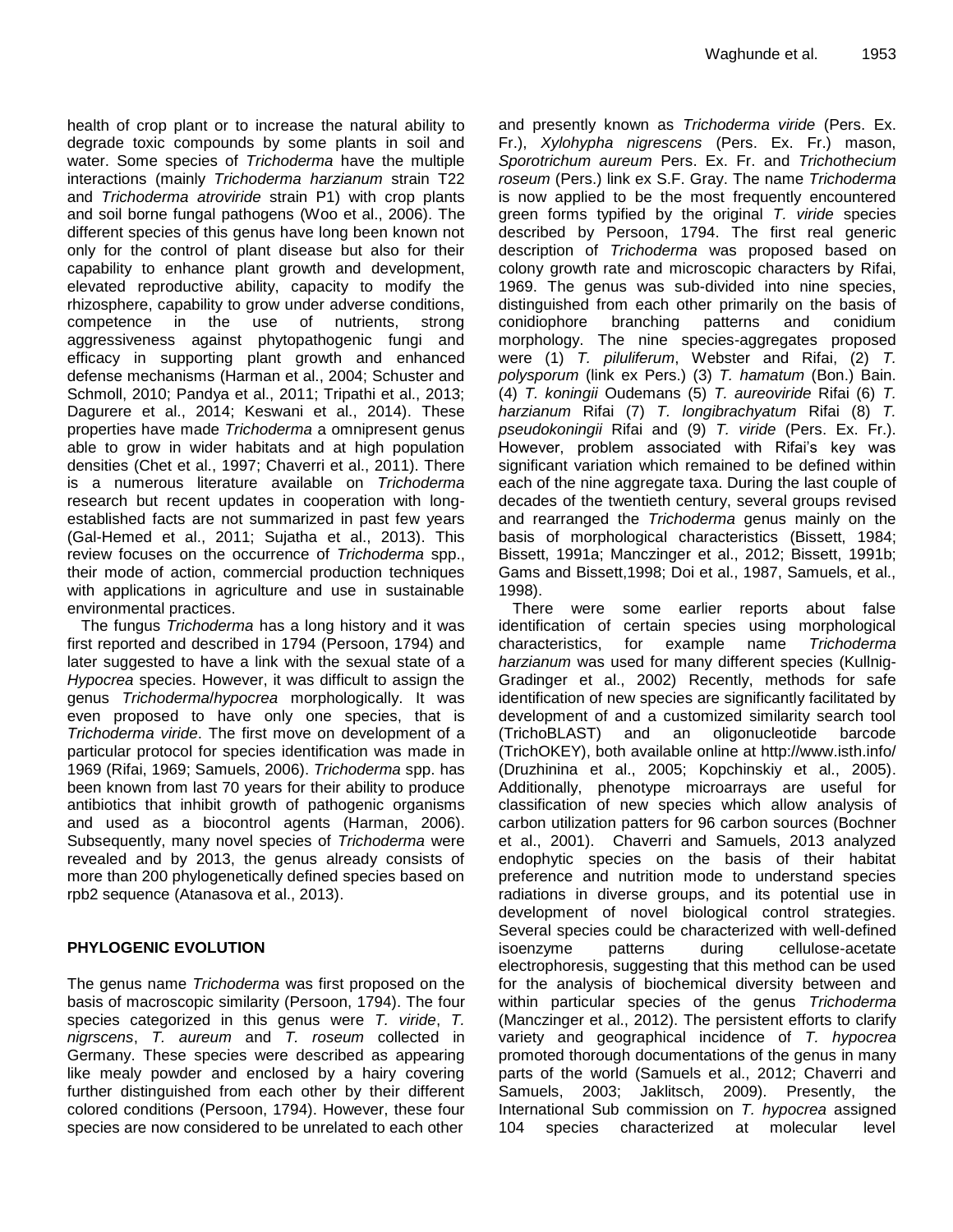(http://www.isth.info/biodiversity/index.php). A different member of this genus produces a broad array of pigments from bright greenish-yellow to reddish in color but some are colorless.

### *Trichoderma* **spp. is ubiquitous in environment**

*Trichoderma* is an asexually reproducing fungal genus most frequently found in soil; nearly all temperate and tropical soils contain 101 to 103 propagules per gram which can be grown in standard laboratory conditions. These species can colonize woody as well as herbaceous plants, in which the sexual teleomorph (genus *Hypocrea*) has observed. Nevertheless, there are many *Trichoderma* strains, including most biocontrol strains with no sexual stages. In nature, vegetative forms of the fungi persist as clonal, often heterokaryotic, individually and in populations that most likely evolve separately in the asexual stage. *Trichoderma* are strong opportunistic invaders, fast growing, prolific producers of spores and also powerful antibiotic producers even under highly competitive environment for space, nutrients, and light (Schuster and Schmoll, 2010; Herrera-Estrella and Chet, 2004; Montero-Barrientos et al., 2011). These properties make *Trichoderma* ecologically very dominant and ubiquitous strains able to grow in native prairie, agricultural, marsh, forest, salt and desert soils of all climatic zones (including Antarctic, tundra, and tropical regions) also found in lake, air, plant biomass, in the vicinity of virtually all types of live plant species, and seeds (Montero-Barrientos et al., 2011; Mukherjee et al., 2013). Recently, marine *Trichoderma* isolates were characterized to evaluate their potential use as halotolerant biocontrol agents and found effective against *Rhizoctonia solani* inducing systemic defense responses in plants (Gal-Hemed et al., 2011).

# *Trichoderma* **as a biopesticide in modern agriculture**

*Trichoderma-*based biofungicides are booming in an agricultural market with more than 50 formulations registered products worldwide. Nowadays, there are more than 50 different *Trichoderma*-based agricultural products being produced in different countries and are sold to farmers to get better yields in different crops (Woo et al., 2006). Presently, *Trichoderma* spp. based products are considered as relatively novel type of biocontrol agents (BCAs). The size of current biopesticide market is vague and only scattered information could be obtained based on registered as well as non-registered biofungicides. Recently, *Trichoderma* based BCAs share about 60% of all fungal based BCAs and an increasing number of *Trichoderma* spp. based BCAs products are registered regularly. *T. harzianum* as an active agent in a range of commercially available biofertilizers and

biopesticides is being used recently (Lorito et al., 2010; Vinale et al., 2006). The inherent qualities of *Trichoderma*  based BCAs are driving factors for their steadily cumulating success (Verma et al., 2007).

There are numerous reports on the ability of *Trichoderma* spp. to antagonize a wide range of soil borne plant pathogens combined with their ability to reduce the incidence of diseases caused by these pathogens in a wide range of crops (Monte, 2001). The mechanisms that *Trichoderma* uses to antagonize phytopathogenic fungi include competition, colonization, antibiosis and direct mycoparasitism (Howell, 2003). This antagonistic potential serves as the basis for effective biological control applications of different *Trichoderma* strains as an alternative method to chemicals for the control of a wide spectrum of plant pathogens (Chet, 1987).

### **MODE OF ACTION**

*Trichoderma* can work as biocontrol agents in several ways (Figure 1):

1. It may grow faster or use its food source more efficiently than the pathogen, thereby crowding out the pathogen and taking over, known as nutrient competition. 2. A biocontrol agent may excrete a compound that slows down or completely inhibit the growth of pathogens in the surrounding area of such a compound called antibiosis.

3. It may feed on or in a pathogenic species directly known as parasitism.

4. It may promote a plant to produce a chemical that protects it from the pathogen, which is induced resistance.

5. They can grow in an endophytic way in other species and supports plant growth.

# **Competition**

The most common reason for the death of many microorganisms growing in the vicinity of *Trichoderma* strains is the starvation and scarcity of limiting nutrients. This can be effectively used in biological control of fungal phytopathogens. Carbon and iron are two essential elements in most of the filamentous fungi, required for viability. Competition for carbon is effective mode not only in *Trichoderma* but also some other fungi such as strains of *F. oxysporum* (Sarrocco, et al., 2009; Alabouvette et al., 2009). Under iron starving conditions; most fungi produces small size ferric-iron specific chelators to mobilize iron from surrounding environment. *T. harzianum* T35 also controls *Fusarium oxysporum* by competing for both rhizosphere colonization and nutrients (Tjamos et al., 1922). Siderophores produced by some *Trichoderma* isolates are highly efficient chelators for iron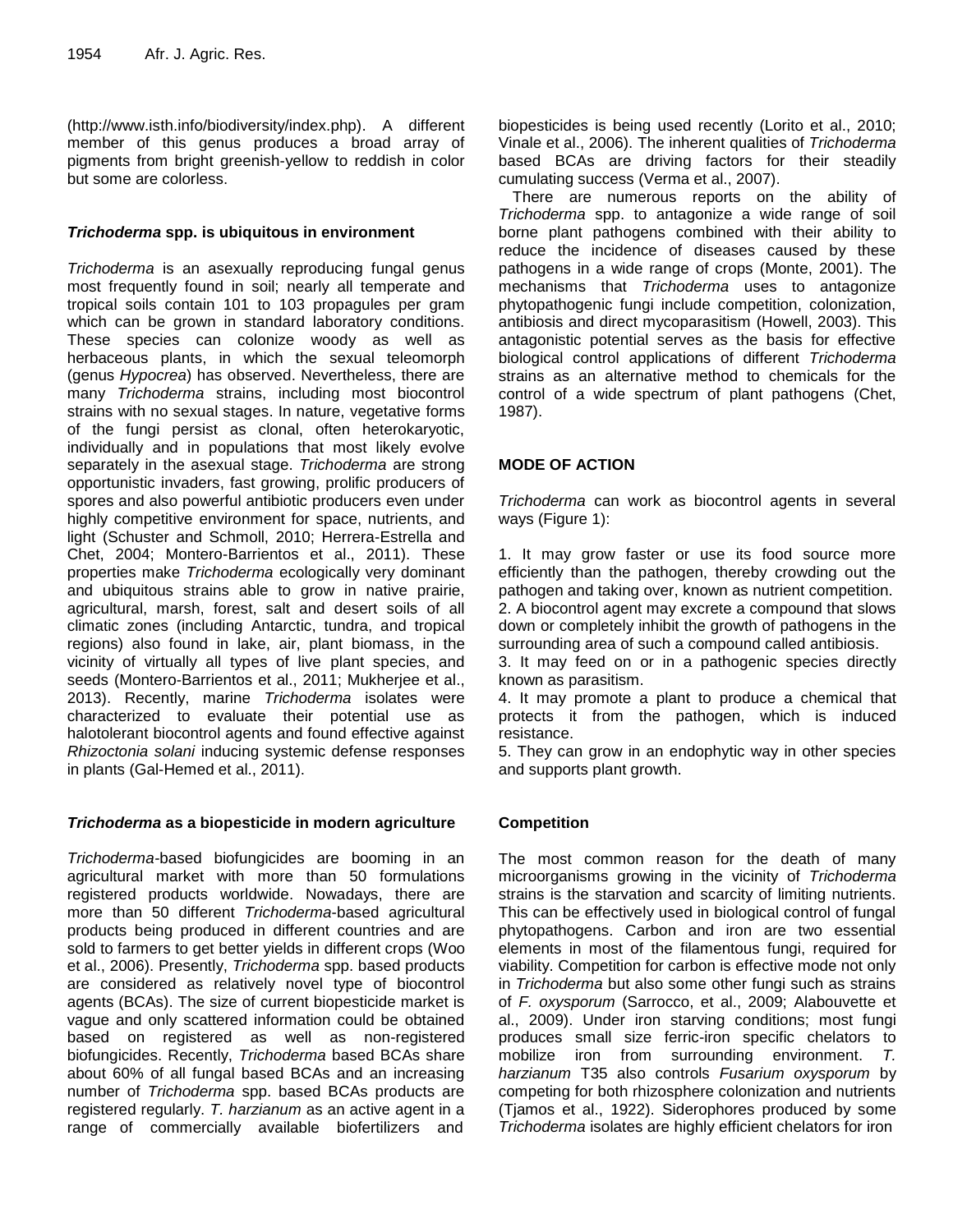

**Figure 1.** Model depicting mode of action of *Trichoderma* spp. against pathogen and plant growth improvement.

and inhibit the growth of other fungi (Chet and Inbar, 1994). Hence, *Trichoderma* spp. outcompetes with *Pythium* for available iron in soil and effectively controls its growth. There are many more examples about effective application of competition for the biocontrol of pathogens such as *B. cinerea*, which is involved in preand post-harvest loss in many countries around the world (Latorre et al., 2001). These reports suggest that the molecular and proteomic assembly of *Trichoderma* is more efficient to mobilize and take up soil nutrients as compared to many other studied pathogens and other organisms.

The proficient utilization of accessible nutrients is resulting from the capability of *Trichoderma* to acquire ATP from the diverse types of sugars, such as those derived from polymers widely available in fungal environments: cellulose, glucan and chitin and others, all of them turning into glucose (Chet et al., 1997). Recently the antifungal properties of filtrates of *Trichoderma* strains were used to control *Ceratocystis paradoxa* responsible for pineapple disease of sugarcane (Rahman et al., 2009). Productions of proteins playing pivotal role in root colonization by *Trichoderma* are also found to be

crucial in competition with other root colonizers (Saloheimo et al., 2002; Viterbo et al., 2004; Brotman et al., 2008) and some of them help to establish symbiotic relationship with host plants (Samolski et al., 2012).

# **Antibiosis**

The mechanism of antibiosis is commonly reported among many species including microorganisms and plants. In case of *Trichoderma*, small size diffusible compounds or antibiotics produced by these species inhibit the growth of other microorganisms (Benitez et al., 2004). Production of volatile compounds was not detected in case of four isolates of *T. harzianum* that were tested *in vitro* against *Rhizoctonia solani* (Cumagun and Ilag, 1997). Strains of *T. virens* able to produce gliovirin involved in antibiosis making it efficient biocontrol agent (Howell, 1998). A mutant of *T. harzianum* strain 2413 with elevated levels of extracellular enzymes and of α-pyrone increased resistance than the wild type against *R. solani* and in assays of grape protection against *B. cinerea* under different controlled environmental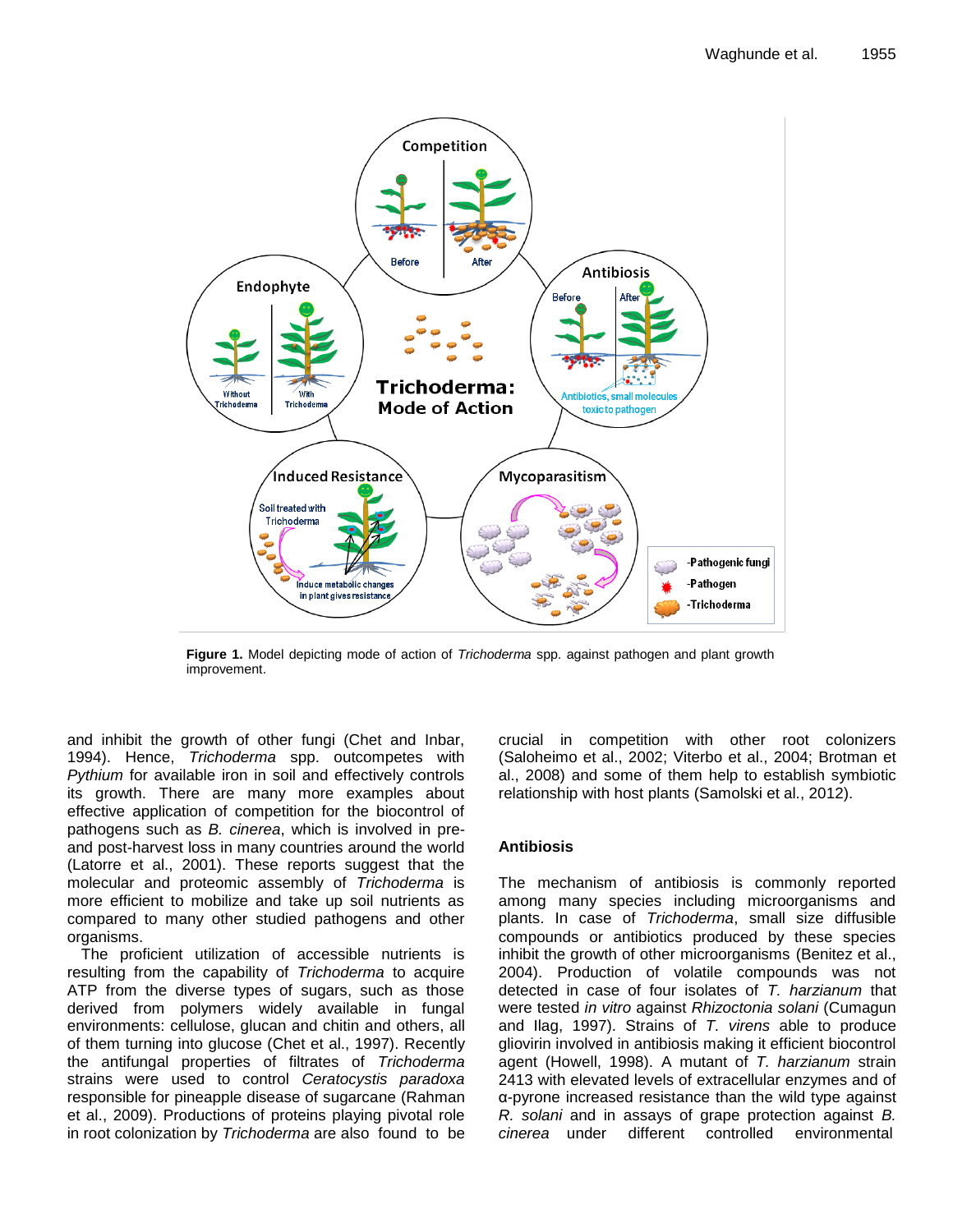conditions (Rey et al., 2001). In tobacco plants, exogenous application of peptaibols activated defense responsive genes and showed reduced susceptibility to *Tobacco mosaic virus* (Wiest et al., 2002). Coconut smell is typical of *T. viride* isolates suggesting the presence of volatile compounds that are inhibitory to pathogen growth. These metabolites include harzianic acid, alamethicins, tricholin, peptaibols, antibiotics, 6-penthylα-pyrone, massoilactone, viridin, gliovirin, glisoprenins, heptelidic acid (Vey et al., 2001; Raaijmakers et al., 2009). The different pathways producing secondary metabolites are illustrated and summarized recently by Daguerre et al., 2014, including pyrone biosynthesis pathway, polyketide biosynthesis pathway, peptaibol biosynthesis pathway, flocculosin terpenoid/steroid biosynthesis pathway, gliotoxin and gliovirin biosynthesis pathways.

# **Mycoparasitism**

Mycoparasitism is one of the main mechanisms involved in the antagonisms of *Trichoderma* as a biocontrol agent. The process apparently include, chemotropic growth of *Trichoderma*, recognition of the host by the mycoparasites, secretion of extra cellular enzymes, penetrations of the hyphae and lysis of the host (Zeilinger et al., 1999). *Trichoderma* recognizes signals from the host fungus, triggering coiling and host penetrations. The process of mycoparasitism involves direct attack of one fungal species on another one. This complex process includes sequential events, involving cycle of recognition of fungal strain by *Trichoderma* spp., attack on cellular machinery, and subsequent penetration inside the host and finally killing of the host. *Trichoderma* spp. even can grow towards fungal host by recognizing them. Such remote sensing activity is partially because of the sequential production of pathogenesis related proteins, mostly glucanase proteases, and chitinase (Harman et al., 2004). The response of different *Trichoderma* strains is not similar in the process of mycoparasitism. Constitutive secretion of exochitinases at low level which degrade fungal cell-walls releasing oligomers plays a central role in growth inhibition of pathogenic fungal strains (Gajera et al., 2013). In some cases, the morphological changes like coiling and formation of appressorium containing higher amount of osmotic solutes such as glycerol induces penetration in host cells. *Trichoderma* attached to the pathogen, coils around the pathogen and formed appresoria releases its content. It results in the production of pathogenesis related peptides which helps in both the entry of *Trichoderma* hyphae and the digestion of the cell wall content (Howell, 2003). The cell wall degradation of target fungus by these produced chemical compounds results in the parasitism. There are many factors affecting this process and at least 20 to 30 proteins and other metabolites are directly involved in this interaction. The functions of different glucanases and

chitinases in the process of mycoparasitism are well studied from *Trichoderma* spp. using gene-for-gene experiments and future studies will definitely help us to understand this complex process (Daguerre et al., 2014).

# **Induced resistance**

The major focus of *Trichoderma* research was to understand the direct effects on other fungal species, especially mycoparasitism and antibiosis. The first clear demonstration of induced resistance with *T. harzianum* strain T-39 showed that treated soil made leaves of bean plants resistant to diseases caused by the fungal pathogens such as *B. cinerea* and *C. lindemuthianum*, even though T-39 was applied only on the roots and without any on the foliage (Bigirimana et al., 1997). Induced resistance was found to be beneficial in more than 10 different dicots and monocots, to infection by fungi (*B. cinerea*, *R. solani*, *Colletotrichum* spp., *Phytophthora* spp., *Alternaria* spp., *Magnaporthe grisea*, etc.), bacteria (*Xanthomonas* spp., *Pseudomonas syringae*, etc.), and even some viruses like CMV. The soil treated with *T. harzianum* strain T-39 was also effective against fungal pathogens *B. cinerea* and *Colletotrichum lindemuthianum* in bean plants. Similar findings were reported from *B. cinerea* to other dicots (De Mayer et al., 1998).

Similar studies have been conducted with different *Trichoderma* species and strains on different plant species, including both monocots and dicots. *T. harzianum* strain T-22 is the only microbe reported to induce systemic resistance to pathogens in model plants (Contreras-Cornejo et al., 2011; Salas-Marina et al., 2011; Yoshioka et al., 2012) and also in maize indicative of its unique ability (Harman et al. 2012). Induced systemic resistance is believed to be one of the most important mechanisms of biocontrol effects of *Trichoderma* (Harman, 2006). A variety of strains of *T. virens*, *T. asperellum*, *T. harzianum*, and *T. atroviride*  stimulate metabolic changes that enhance higher tolerance to many plant-pathogenic microbes including viruses (Table 1). Likewise, this response appears to be broadly useful for many crops; for example, *T harzianum*  strain T-22 induces resistance in plants as diverse as tomatoes and maize, suggesting a little or no plant specificity.

Saksirirat et al., 2009 reported that isolate of *T. harzianum* (T9) induced resistance in tomato plant (cv. Sida cultivar) with reducing 69.32% bacterial spot (*Xanthomonas campestris* pv. *vesicatoria*) after 14 days post inoculation. Similarly, on gray leaf spot (*Stemphylium solani*), isolate *T. asperellum* (T18) induced resistance and showed significant reduction in number of spots by 19.23% after 10 days post inoculation. The elicitor filtrate of *T. harzianum* (PDBCTh10 isolate) was found effective against root rot (*Phytophthora capsici*) in pepper plant and induced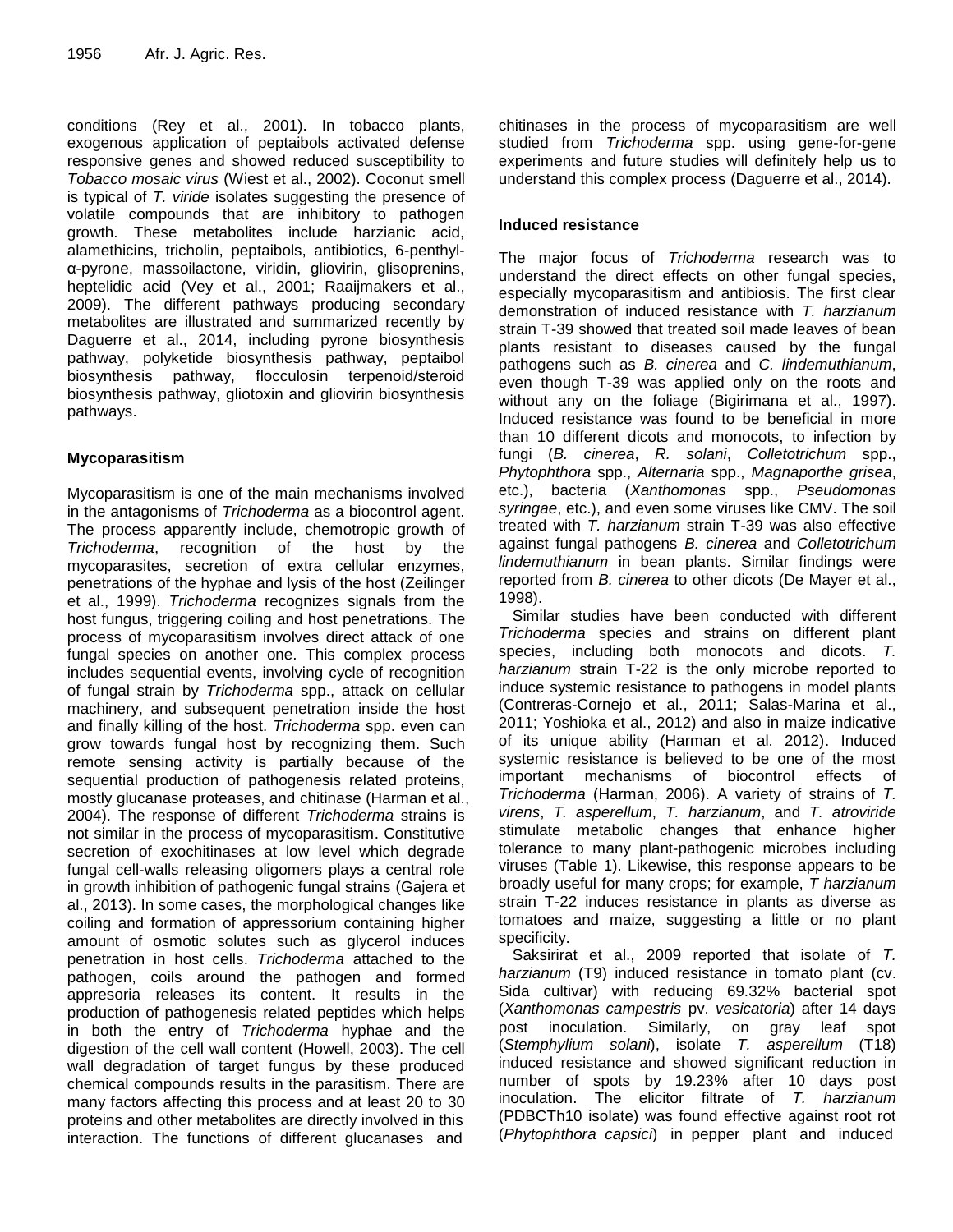#### **Table 1.** Induced systemic resistance elicited by *Trichoderma* spp.

| <b>Species Plant and strain</b>            | <b>Plant species</b>                      | Pathogens                                                                             | Outcome                                                                                                                        | References                   |
|--------------------------------------------|-------------------------------------------|---------------------------------------------------------------------------------------|--------------------------------------------------------------------------------------------------------------------------------|------------------------------|
| T. virens G-6, G-6-5 and G-11              | Cotton                                    | Rhizoctonia solani                                                                    | Protected plant by inducing terpenoid phytoalexins toxic to fungi                                                              | Howell et al.,<br>2009       |
|                                            | Bean                                      | Colletotrichum lindemuthianum.<br>Botrytis cinerea                                    | No infection on leaves when T-39 was applied only on roots                                                                     | Bigirimana et<br>al., 1997   |
|                                            | Tomato, pepper, tobacco,<br>lettuce, bean | B. cinerea                                                                            | No infection on leaves when T-39 was applied only on roots                                                                     | De Meyer,<br>1998            |
| T. harzianum T-39                          | A. thaliana (L.) Heynh.                   | Botrytis cinerea Pers.                                                                | Ecotype Colombia-0 (Col-0) showed resistance leading to reduced grey mold symptoms                                             | Korolev et al.,<br>2008      |
|                                            | Vitis vinifera                            | Plasmopara viticola                                                                   | Activation of defense related mechanisms                                                                                       | Perazzoli et al.<br>2012     |
|                                            | Tomato                                    | Botrytis cinerea                                                                      | 0.4% T39 drench showed 84% decline in disease severity                                                                         | Meller et al.,<br>2013       |
|                                            | Cucumber, bean, tomato, and<br>strawberry | Botrytis cinerea and Podosphaera xanthii                                              | Protected from foliar diseases by direct or indirect effect via stimulation of beneficial<br>microorganisms in the rhizosphere | Levy et al.,<br>2015         |
|                                            |                                           |                                                                                       |                                                                                                                                |                              |
| T. harzianum T-22; T. atroviride P1        | Bean                                      | B. cinerea and Xanthomonas campestris pv.<br>phaseoli                                 | Activation of pathways related to antifungal compounds in leaves when present on roots                                         | Harman et al<br>2004         |
| T. harzianum T-1 & T22: T. virens T3       | Cucumber                                  | Green-mottle, mosaic virus                                                            | No infection on leaves when strains were present only on roots                                                                 | Lo et al., 2000              |
| T. harzianum T-22                          | Tomato                                    | Alternaria solani                                                                     | No infection on leaves when T-22 was applied only on roots                                                                     | Seaman, 2003                 |
| Trichoderma GT3-2                          | Cucumber                                  | C. orbiculare.<br>P. syringae pv. lachrymans                                          | Induction of defense related genes related to lignifications<br>and superoxide generation                                      | Koike et al.,<br>2001        |
| T. harzianum                               | Pepper                                    | Phytophthora capsici                                                                  | Improved production of the phytoalexins capsidiol toxic to pathogen                                                            | Ahmed et al.,<br>2009        |
| T. asperellum (T203)                       | Cucumber                                  | Pseudomonas syringae pv. lachrymans                                                   | Modulated the expression of proteins related to jasmonic acid/ethylene signaling                                               | Shoresh et al<br>2005        |
|                                            | A. thaliana (L.) Heynh.                   | Pseudomonas syringae pv. tomato DC3000                                                | Induced systemic resistance to colonization by SKT-1 and its cell-free culture filtrate                                        | Yoshioka et al.<br>2012      |
| T. asperellum SKT-1                        | A. thaliana                               | Cucumber mosaic virus                                                                 | Improved defense mechanism against infection of CMV                                                                            | Elsharkawy et<br>al., 2013   |
| T. harzianum Tr6, and Pseudomonas sp. Ps14 | cucumber and A. thaliana                  | In cucumber- Fusarium oxysporum f. sp.<br>B. cinerea.                                 | radicis cucumerinum and in A. thaliana against Ps14 and Tr6 activated the set of defense-related genes                         | Alizadeha et<br>al., 2013    |
| T. virens and T. atroviride                | Tomato                                    | Alternaria solani, B. cinerea, and<br>Pseudomonas syringae pv. tomato (Pst<br>DC3000) | Secreted proteins-Sm1 and Epl1 both induced systemic acquired resistance                                                       | Salas-Marina et<br>al., 2015 |

resistance resulting with 23% less infection (Sriram et al., 2009). At a molecular level, resistance to different pathogens is due to

increase in the activity of defensive mechanisms producing higher concentration of related metabolites and enzymes, such as chalcone synthase (CHS) and phenylalanine ammonio lyase (PAL), chitinase, glucanase and some proteins from cerato-platanin (CP) family and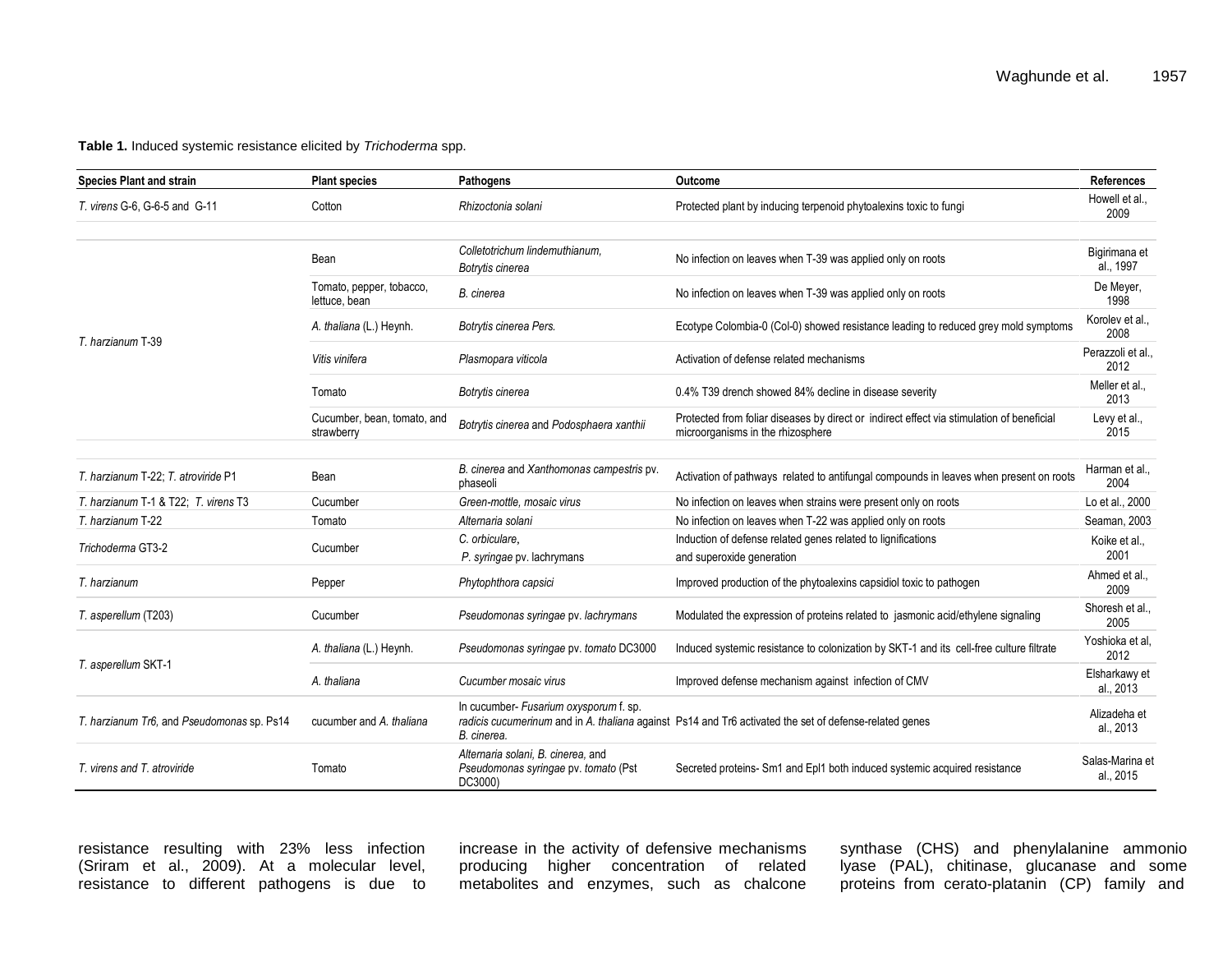phytoalexins (HR response) synthesizing enzymes such as PKS/NRPS hybrid enzyme (Djonovic et al., 2006; Seidi et al., 2006; Mukherjee et al., 2012). These comprise pathogenesis related proteins (PR) and enzymes involved in the response to oxidative stress (Gajera et al., 2013).

# **Endophytes**

Endophytic activity of many microorganisms (growth inside plant tissue without any harm) may useful to host plant by stimulating of plant growth, a postponement to the beginning of drought stress and the obstruction to pathogens (Piotrowski and Volmer, 2006). Endosymbiotic species are capable of establishing colonies in plant roots and triggers the expression of many plant genes affecting stress responses. Recently, there are reports showing *Trichoderma* isolates acting as endophytic plant symbionts in some woody plants (Gazis and Chaverri, 2010; Chaverri and Gazis, 2011). Interestingly, strains forming association with roots are altering the gene expression pattern in shoots. These changes are the key points in altering plant physiology and this can be exploited in the improvement of many important traits like uptake of nitrogen fertilizer, abiotic/biotic stress resistance, and photosynthetic efficiency leading to higher yields (Chaverri and Samuels, 2013; Harman et al, 2012). Phylogenetic analysis classifies all known endophytic species as a separate taxa with the exception of *T. koningiopsis, T. stilbohypoxyli* and *T. stromaticum* within their clades at terminal position suggesting endophytism is not an old trait but recently evolved in *Trichoderma* species (Chaverri et al., 2011; Samuels et al., 2006; Samuels and Ismiel, 2009; Druzhinina et al., 2011).

# **MASS PRODUCTION**

Due to increasing interest in the biocontrol, awareness about pesticide hazards, commercial production and use of biocontrol agents has now come into a reality and there are several reports of successful use of formulations of *Trichoderma* in the green house as well as in the field for control of various diseases, particularly for the soil borne pathogens. For mass introduction of *Trichoderma* in the fields, *Trichoderma* spp. is to be multiplied on some suitable and cheap media which can provide a food base for the initiation of the growth. *T. harzianum* and *T. viride* are the two most commonly used species and have been found effective when applied on about 87 different crops in India (Sharma et al., 2014). Available literature reveals that researchers have attempted for use of varied substrates and techniques for multiplication and introduction of *Trichoderma* into the soil (Sabalpara, 2014). One of the greatest impediments to biological control by *Trichoderma* has been the scarcity of

methods for mass culturing and delivering the biocontrol agents. The problem in developing biopesticides, a living system, is during the process of formulation and short shelf life. The most widely used fungal antagonists, *Trichoderma* spp. have been grown on solid substrate like wheat straw, sorghum grains, wheat bran, coffee husk, wheat bran-saw dust, diatomaceous earth granules impregnated with molasses and so forth for their mass multiplication (Table 2).

Papavizas et al. (1984) produced biomass of fungal antagonists by liquid fermentation consisting of molasses and brewer's yeast. Montealegre et al. (1993) proposed liquid fermentation method consisting of molasses, wheat bran and yeast on large scale production of *T. harzianum*. Since *Trichoderma* sporulates relatively poorly in liquid media and sporulates well on various solid substrates, solid substrate fermentation (SSF) process was preferred over the other due to some inherent advantages under Indian conditions. These include utilization of large number of agro wastes as substrate for the en mass production of *Trichoderma*, use of a wide variety of matrices, low capital investment, low energy expenditure, less expensive downstream processing, less water usage and lower waste water output, potential higher volumetric productivity, high reproducibility, lesser fermentation space and easier control of contamination. Fermented biomass of *Trichoderma* consisted mainly of chlamydospores and conidia with some amount of mycelia fragments. The controlled physiological parameters are crucial in production of viable spores suggesting carbon to nitrogen ratio in medium or substrate, pH, and cultivation time are important (Agosin et al., 1997).

# **Solid state fermentation**

Among the grains, sorghum proved very useful and cheaper for the production of nucleus culture while among the organic matter farm yard manure and seasoned pressmud proved superior. Pressmud proved very useful and more applicable source especially in sugar factory area. From the agro wastes tested wheat bran and paddy straw suggested as the most promising source for the mass multiplication of *Trichoderma* (Table 2).

# **Liquid state fermentation**

Liquid state fermentation is generally used to produce spores from fungal strains. Among the liquid media, *Trichoderma* Selective Medium (TSM) along with mannitol, molasses and potato jaggery media were found very effective and suggested for the mass multiplication of *Trichoderma* spp. by many workers. Mass multiplication of *T. viride*, *T. harzianum* and *T. longibrachiatum* using decomposed pressmud was found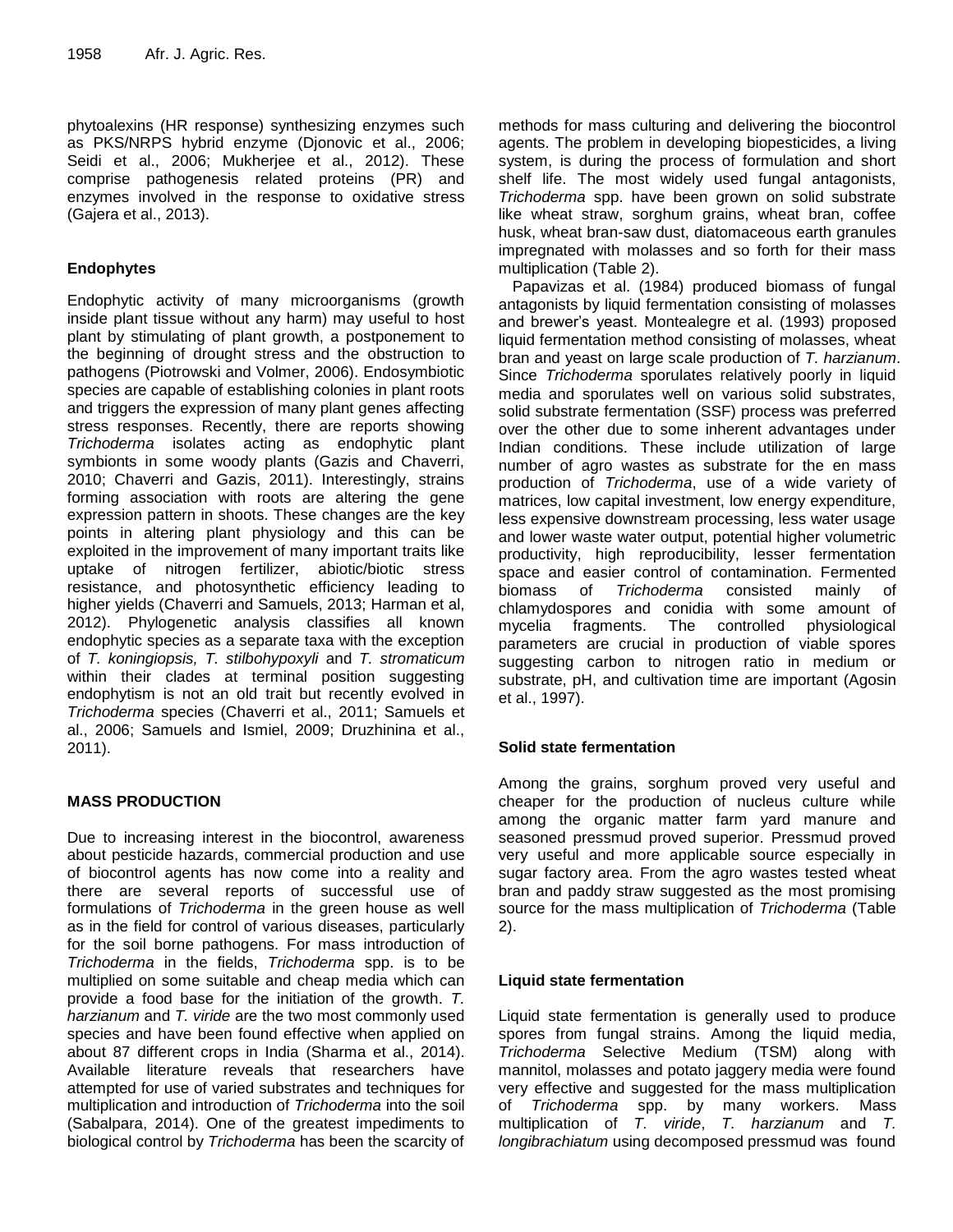#### **Table 2.** Substrates successfully used for *Trichoderma* production.

| S/N          | <b>Species</b>                                    | <b>Substrates</b>                                                             | <b>References</b>                       |
|--------------|---------------------------------------------------|-------------------------------------------------------------------------------|-----------------------------------------|
| I. Grains    | <b>Solid based</b>                                |                                                                               |                                         |
| $\mathbf{1}$ | T. harzianum and T. viride                        | Sorghum                                                                       | Rini<br>and<br>Sulochana, 2007          |
| 2            | T. viride                                         | Sorghum, wheat                                                                | Bhagat<br>et<br>al.,<br>2010            |
| 3            | T. harzianum                                      | Rice, sorghum, pearl millet                                                   | Parab et al., 2008                      |
| 4            | T. harzianum                                      | Maize                                                                         | Pramod<br>and<br>Palakshappa,<br>2009   |
| 5            | T. harzianum                                      | Sorghum                                                                       | Upadhyay<br>and<br>Mukhopadhay,<br>2009 |
|              | II. Organic matters                               |                                                                               |                                         |
| 6            | T. harzienum P26                                  | Neem cake, coircompost, FYM, Gliricida leaves                                 | Saju et al., 2002                       |
| 7            | T. harzianum (T5), T. viride, T.<br>hamatum (T16) | Cotton cake                                                                   | Sharma<br>and<br>Trivedi, 2005          |
| 8            | T. harzianum                                      | FYM, Local cow dung, Jersey cow dung                                          | Pramod<br>and<br>Palakshappa,<br>2009   |
| 9            | T. harzianum and T. viride                        | Cow dung with neem cake, coir pith, coir pith in combination with neem cake   | Rini<br>and<br>Sulochana, 2007          |
| 10           | T. harzianum Rifai                                | Tapioca waste Pigeonpea husk and press mud                                    | Jayraj<br>and<br>Ramabadran,<br>1996    |
| 11           | T. viride                                         | FYM, vermicompost, poultry manure, goat manure, decomposed coconut, coir pith | Palanna<br>et al.,<br>2007              |
| 12           | T. harzianum                                      | FYM, spent compost                                                            | Tewari<br>and<br><b>Bhanu</b> , 2004    |
| 13           | T. harzianum                                      | FYM, compost                                                                  | Parab et al., 2008                      |
| 14           | T. viride                                         | FYM, Peat                                                                     | Bhagat et<br>al.,<br>2010               |
| 15           | T. harizianum                                     | Jatropha cake and neem cake                                                   | Tomer et al., 2015                      |
|              | III. Agricultural wastes                          |                                                                               |                                         |
| 16           | T. harzianum                                      | Rice bran, paddy straw, groundnut shells                                      | Parab et al., 2008                      |
| 17           | T. harzianum, T. viride and T. virens             | <b>Spent Malt</b>                                                             | Gopalkrishnan et<br>al., 2003           |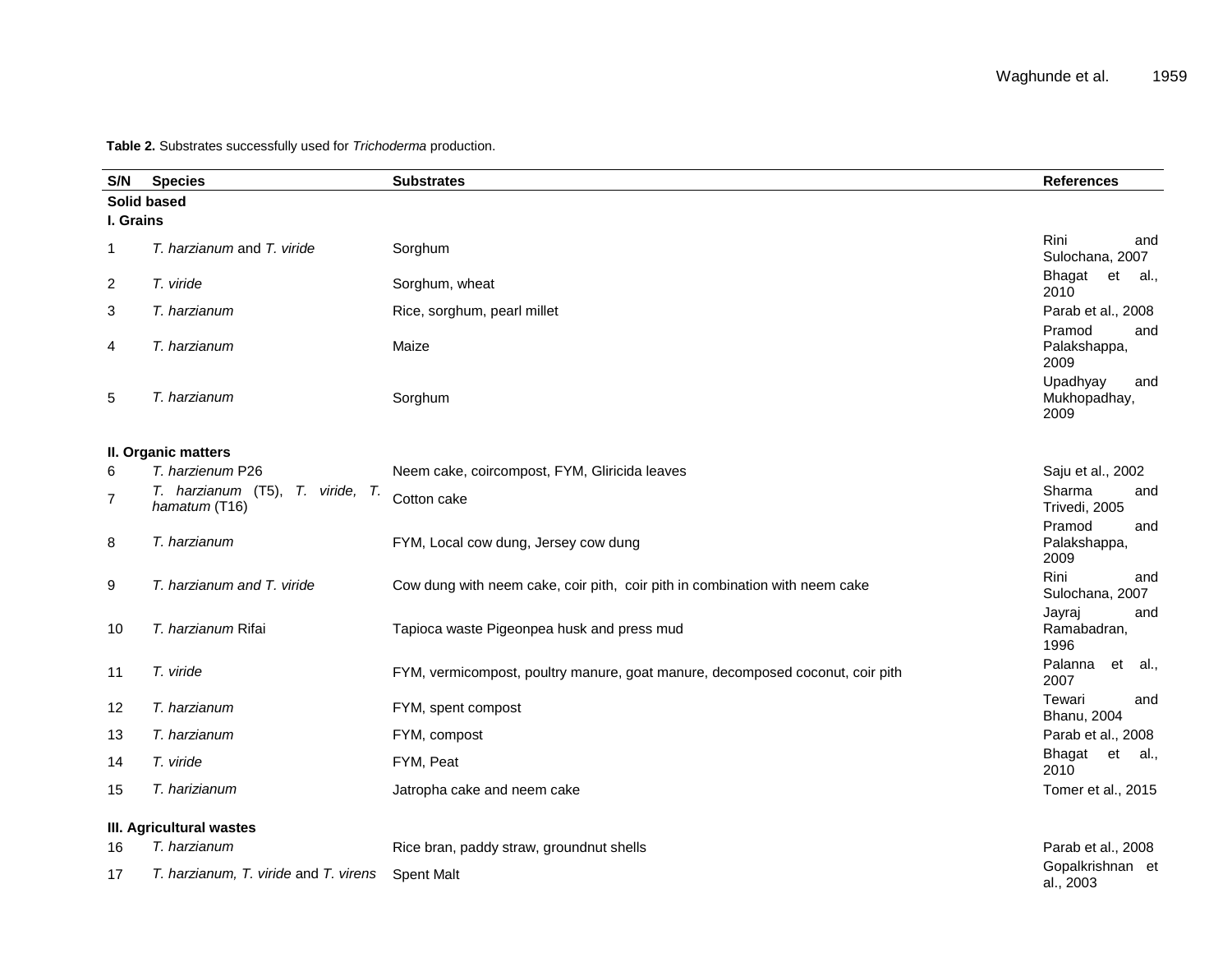#### **Table 2.** Contd.

| 18 | T. harzianum                                          | Wheat straw, paddy straw, shelled maize cob, paper waste, saw dust, sugarcane bagasse, spent straw, wheat bran,<br>rice bran                                                              | Tewari and Bhanu,<br>2004            |
|----|-------------------------------------------------------|-------------------------------------------------------------------------------------------------------------------------------------------------------------------------------------------|--------------------------------------|
| 19 | T. viride and T. harzianum                            | Tapioca rind, tapioca refuse, mushroom spent straw, paddy chaff, wheat bran, groundnut shell, rice bran, sugarcane<br>baggase, wheat straw, shelled maize cob, paddy straw, chickpea husk | Gangadharan<br>and<br>Jeyrajan, 1990 |
| 20 | T. harzianum and T. viride                            | Saw dust, rice bran                                                                                                                                                                       | Rini and Sulochana,<br>2007          |
| 21 | T. harzianum                                          | Shelled maize cobs, paddy straw, paddy husk, wheat bran,<br>baggase, sawdust, groundnut shell                                                                                             | Pramod<br>and<br>Palakshappa, 2009   |
| 22 | Trichoderma harzianum, T. virens and T.<br>atroviride | Onion rind (dry onion skin), apple and strawberry pomace, rapeseed meal                                                                                                                   | Smolinska,<br>et al.,<br>2014        |
| 23 | T. harzianum (T5), T. viride, T. hamatum<br>(T16)     | Tea waste, sorghum straw, wheat straw, wheat bran                                                                                                                                         | Sharma and Trivedi.<br>2005          |
|    | Liquid based                                          |                                                                                                                                                                                           |                                      |
| 24 | T. hamatum, T. harzianum, T. viride                   | Molasses and Brewers yeast                                                                                                                                                                | Papavizas, 1984                      |
| 25 | T. harzianum strain P1,                               | Defined basal culture medium with mineral solution                                                                                                                                        | Agosin, 1997                         |
| 26 | T. harzianum                                          | RM <sub>8</sub>                                                                                                                                                                           | Jin, 1991                            |
| 27 | T. harzianum strain 1295-22                           | Modified RM8                                                                                                                                                                              | Jin, 1991                            |
| 28 | T. harzianum                                          | Czapeck's Dox Broth and V8 Broth                                                                                                                                                          | Harman, 1991                         |
| 29 | T. harzianum Rifai                                    | Potato Dextrose Broth, V8 juice and molasses yeast medium                                                                                                                                 | Prasad, 2002                         |
| 30 | T. harzianum Rifai                                    | Potato Dextrose Broth, Czapeck's Dox Broth and Modified Richards' Broth                                                                                                                   | Das, 2006                            |
| 31 | T. harzianum                                          | Local cow urine, Jersey cow urine, Butter milk, Vermiwash                                                                                                                                 | Parab et al., 2008                   |

most effective as compared to the rest of the substrates tested (Gohil, 1993). In addition, several techniques for the mass production of *Trichoderma* spp. were established and proposed by our group and other researchers based on local conditions and availability of substrates (Pandya et al., 2007; Sabalpara, 2014; Pandya et al., 2012; Sabalpara et al., 2009). A novel technique using talc mixed proportionately with FYM (1:10) was developed for direct soil and nursery bed applications (Ramanujam and Sriram, 2009).

#### **Commercial level production**

Bacterial based BCAs are being produced and

marketed by many commercial firms and available in global market (Velivelli et al., 2014). In India, there are more than 250 BCA products available in the market. Formulization of commercial BCA for agricultural application should possess several desirable characters and need to have substantial proof in order to convince farmers. These include satisfactory market potential, easy preparation, unfussy application, high stability during transportation as well as storage, abundant viable propagules with good shelf life, sustained efficacy and accepted cost. Various carrier materials proved useful for the preparation of formulation of *Trichoderma* based BCAs because it works as a food base (Table 3). Talc is the most common carrier material suggested for commercial production of *Trichoderma* worldwide.

#### **POTENTIAL APPLICATIONS IN MODERN AGRICULTURE AND SUSTAINABLE ENVIRONMENT**

The *Trichoderma* genus can grow in a wide range of habitats and this is achieved by evolved diversified metabolic pathways leading to the production of various enzymes and secondary metabolites. Production of commercially important enzymes such as amylases, cellulases, 1-3 beta glucanases, and chitinases were extensively studied and this technology is continuously being updated (Harman et al., 2004; Ahamed and Vermette, 2008; Sandhya et al. 2004). Recently, they have been found useful in the production of silver nanoparticles (Maliszewska et al., 2009; Vahabi et al., 2011).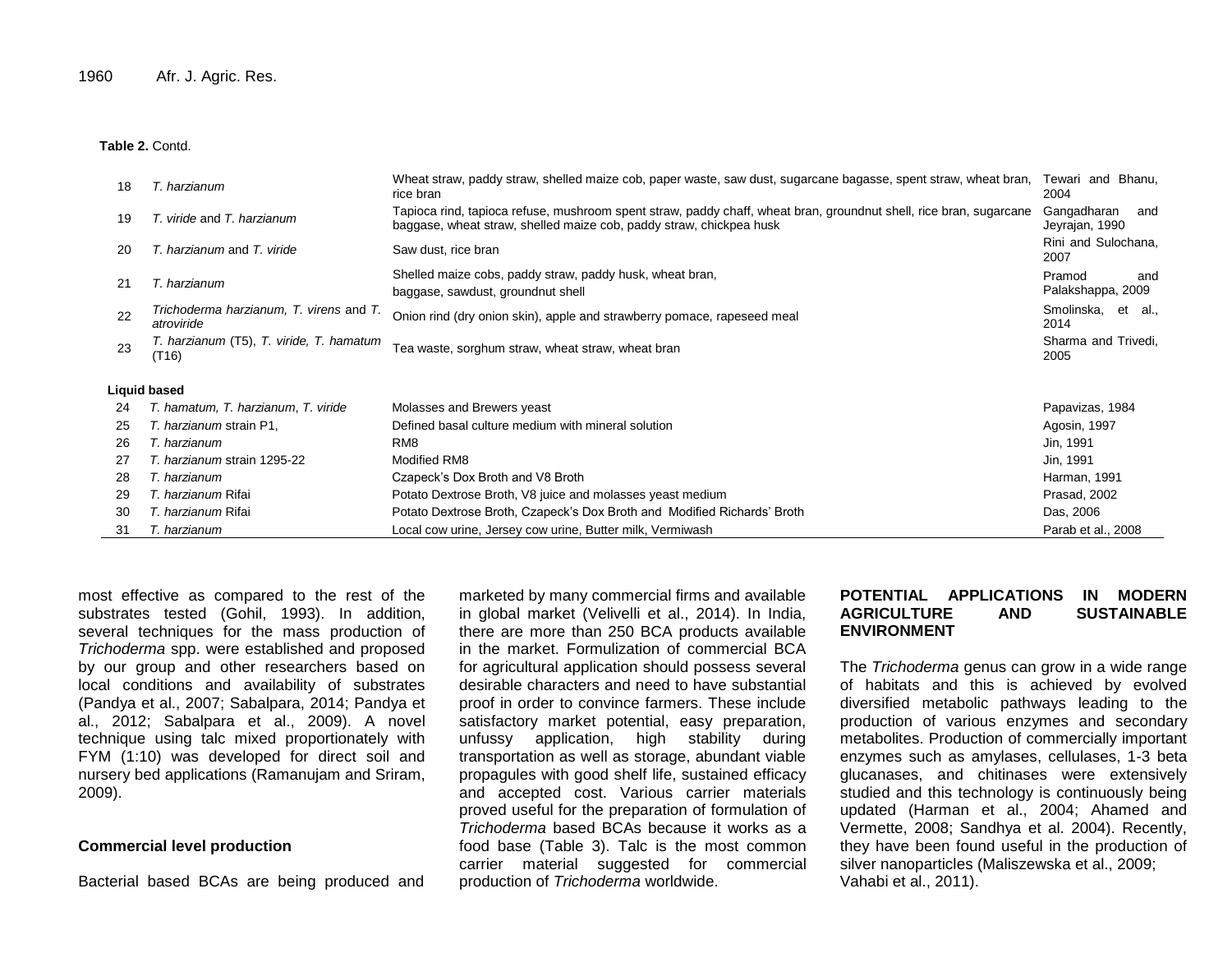|  |  |  | <b>Table 3.</b> Various formulations of Trichoderma spp. |
|--|--|--|----------------------------------------------------------|
|--|--|--|----------------------------------------------------------|

| S/N | <b>Formulations</b>                | <b>Ingredients</b>                                                                                           |
|-----|------------------------------------|--------------------------------------------------------------------------------------------------------------|
|     | Talc based                         | Trichoderma culture biomass along with medium: 1 liter, Talc (300 mesh, white colour): 2 kg and<br>CMC: 10 g |
|     | Vermiculite-wheat<br>bran<br>based | Vermiculite: 100 g, Wheat bran: 33 g, Wet fermentor biomass: 20 g and 0.05N HCL: 175 ml                      |
| 3   | Wheat bran based                   | Wheat flour: 100 g, Fermentor biomass: 52 ml and Sterile water: sufficient enough to form a<br>dough         |
| 4   | Wheat flour-kaolin                 | Wheat flour: 80 g, Kaolin: 20 g and Fermentor biomass: 52 ml                                                 |
| 5   | Wheat flour-bentomite              | Wheat flour: 80 g, Bentomite: 20 g and Fermentor biomass: 52 ml                                              |
| 6   | Alginate prills                    | Sodium alginate: 25 g and Wheat flour: 50 g and Fermentor biomass: 200 ml                                    |

Adapted from Pandya, 2012.

#### **Bioremediation technology**

Investigations on bioremediation of environmental toxicants are entering in a new era with the application of genetic engineering. However, majority of the studies related to bioremediation have been conducted under the laboratory conditions. The concept of utilizing fungi for bioremediation of soil contaminated with certain pollutants is relatively older. There is liberal evidence of various *Trichoderma* spp. contributing to polycyclic aromatic hydrocarbons (PAHs) degradation, even as affecting native mycorrhizal fungi both positively and/or, negatively (Azcbn-Aguilar and Barea, 1997). Degradation potential of rhizosphere-competent *Trichoderma* strains against several synthetic dyes, pentachlorophenol, endosulfan and dichlorodiphenyl trichloroethane (DDT) were demonstrated previously (Katayama and Matsumura, 1993). Hydrolyses, peroxidase, lactases and other lytic enzymes produced by *Trichoderma* spp. are probable factors aiding indegradation of these contaminants. Therefore, application of some detoxifying agents along with *Trichoderma* spp. would provide healthy soil and environment (Table 4). It may help to improve not only the health of soil and plant, but also a sustained crop yield protection. *Trichoderma* spp. inoculated in the soil can grow rapidly because of naturally resistant ability to many toxic compounds, such as fungicides, herbicides, insecticides and phenolic compounds (Chet et al., 1997).

*Trichoderma* strains may play an important role in the bioremediation of soil contaminated with pesticides and possess the ability to degrade a wide range of insecticides: organochlorines, organophosphates and carbonates. ABC transporter protein systems in *Trichoderma* strains may be involved in resistance mechanisms against tested noxious compounds (Harman et al., 2004).

#### **Biotic and abiotic stress tolerance**

*Trichoderma* species are good source of natural proteins

that may facilitate the plant to survive in the biotic as well as abiotic stress conditions. The *hsp*70 gene from *T. harzianum* T34 was cloned and characterized (Mantero-Barrientos et al., 2008) and encoding protein expression in Arabidopsis showed higher tolerance to heat and other abiotic stresses (Mantero-Barrientos, et al., 2008). The encoding protein product of this gene facilitates higher level of fungal resistance to heat and other stresses such as osmotic, salt and oxidative tolerances. Putative kelchrepeat protein coding gene *Thkel1* isolated from *T. harzianum* regulating the glucosidase activity was able to induce improved tolerance to salt and osmotic stresses in *Arabidopsis thaliana* plants (Hermosa et al., 2011). Number of proteins, for example mitogen-activated protein kinase, Sm1 (Small Protein 1), 4 phosphopantetheinyl transferase, and PKS/NRPS hybrid enzyme from *T. virens* were confirmed and involved in conferring resistance against several soil born and foliar pathogens (Howell et al., 2000; Perazzoli et al., 2012; Viterbo et al., 2005).

#### **Wood preservation**

*Trichoderma* spp. displayed a killing action against these fungi in *in vitro* tests, but *in situ* action was ineffective. Ejechi investigated the ability of *T. viride* to inhibit the decay of obeche (*Triplochiton sceleroxylon*) wood by the decay fungi *Gloeophyllum* sp. and *G. sepiarium* under field conditions under dry and wet season in tropical environment for 11 months. *T. viride* exhibited total inhibition of the decay fungi by means of mycoparasitism and competition for nutrients (Ejechi, 1997).

#### **Industrial bioreactors**

Biofuel production is one of the eco-friendly ways to reduce expenditure on energy sector and tackle the global warming effects on environment and human health (Rubin, 1997). *T. reesei*, a non-biological agent is one the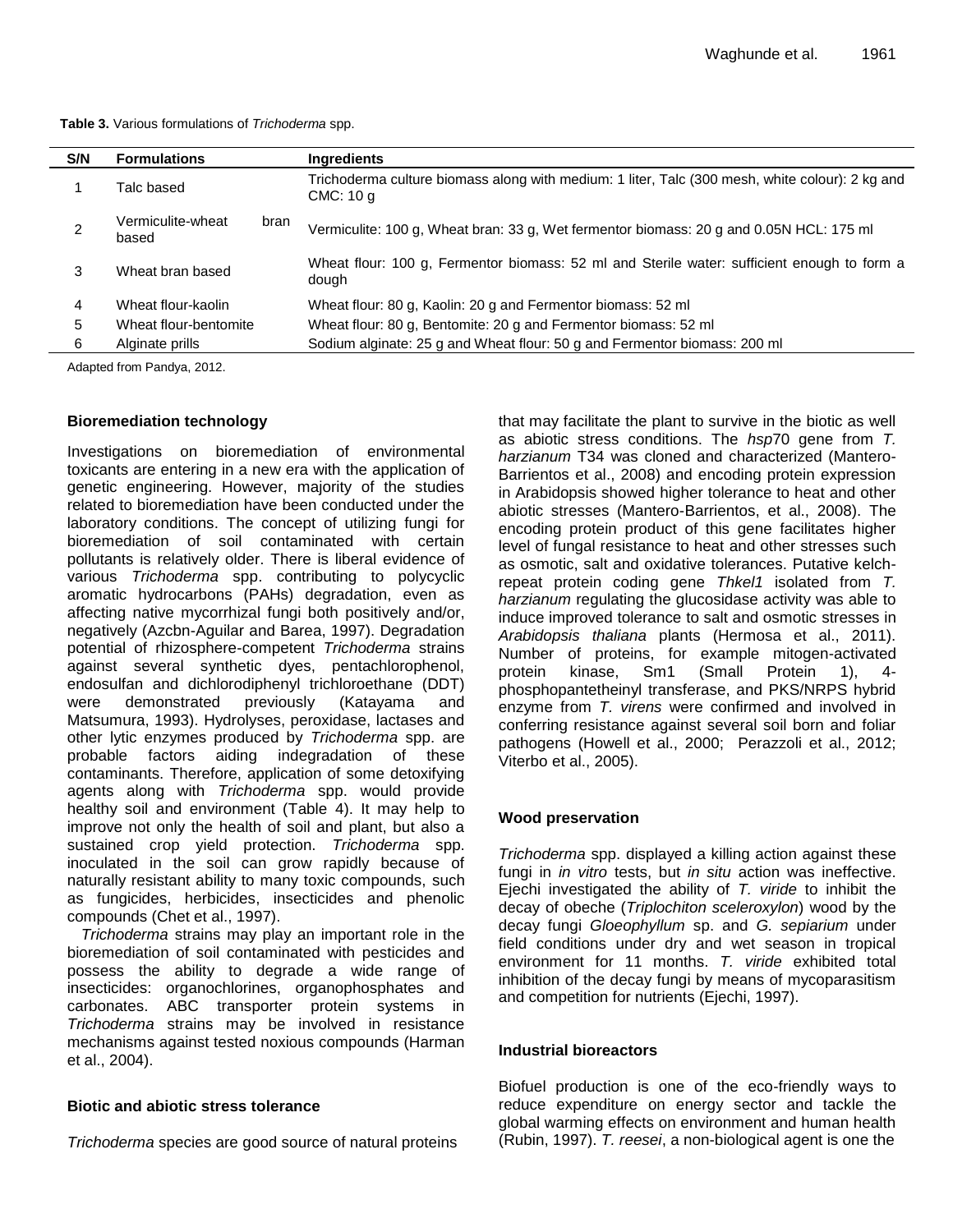most important genus for industrial purposes as a factory for the production of secreted cellulase in biotechnology and a model for basic studies on protein secretion (Ahamed and Vermette, 2009; Li et al., 2013). Molecular insights into the mechanism of the cellulose degrading pathways and genome sequencing of *T. reesei* provide a platform to explore novel ways of metabolic engineering (Kubicek et al., 2009). *T. reesei* contains the smallest number of genes encoding enzymes responsible for plant cell wall degradation within Sordariomycetes (Martinez et al., 2008). An alternative strategy to the first generation energy sources includes manufacturing of biofuels using agricultural waste products with the help of cellulases andhemicellulases produced by *T. reesei* or other strains and further fermentation by other microbes such as yeast (Schuster and Schmoll, 2010). Nonetheless, the efficiency of this process needs to improve several folds of magnitude to reach final goal of equally compatible energy sources like fossil fuels. Additionally, genus *Trichoderma* is a good source of many secondary metabolites useful in application against phytopathogens, which Keswani and co-workers have recently summarized Keswani et al. (2014) Secondary metabolites inhibiting growth of pathogens can be used irrespective of geographic location and such formulations can be produced with longer shelf life.

# **Sensitivity against agrochemicals**

The efficiency of the bioagents is hampered due to poisonous nature of fungicides which are used simultaneously in crop production technology. Therefore, the sensitivity and tolerance of *Trichoderma* have been tested by our group and many others (Sawant and Mukhopadhay, 1990; Pandey and Upadhyay, 1998; Sharma, et al., 1999; Nallathambi et al., 2001; Sushir and Pandey, 2001; Bhatt and Sabalpara, 2001; Patibanda et al., 2002; Lal and Maharshi, 2007, Madhusudan et al., 2010). The effect of different fungicides together with *Trichoderma* spp. has been studied for integrated disease management. *Trichoderma* spp. have shown greater tolerance for broad spectrum fungicides than many other soil microbes as it has the capacity to colonize the pesticides treated soil more rapidly (Oros et al., 2011). *Trichoderma* alone or their combinations with bacteria or their immobilized formulations can have great potential, as more than a few unusual contaminants can be treated at the same time and will have wider applicability, hence improving the overall cost effectiveness of the technology.

# **CONCLUSIONS**

*Trichoderma* spp. possess many qualities and they have great potential use in agriculture such as amend abiotic stresses, improving physiological response to stresses,

alleviating uptake of nutrients in plants, enhancing nitrogen-use efficiency in different crops, and assisting to improve photosynthetic efficiency. The use of this genus has expanded worldwide as general plant protectants and growth enhancers, besides their application in a variety of industrial processes. The genome of *Trichoderma* spp. has been extensively investigated and has proven to contain many useful genes, along with the ability to produce a great variety of expression patterns, which allows these fungi to adapt to many different environments (soil, water, dead tissues, inside the plants, *etc*.). The metabolomics of *Trichoderma* spp. are incredibly complex, especially in terms of secondary metabolites production but with the help of advanced molecular and proteomic approaches, it is possible to explore new pathways, novel functions of compounds produced by this genus and their potential applications. The proteome of *Trichoderma* spp. growing in a variety of conditions and interactions has been mapped, and the information has been used to develop new products based on synergistic combinations of the living fungus with its secreted metabolites. These new formulations, which combine biocontrol with biofertilization, are considered to be more effective than older products and active on a wider range of pathogens.

# **Conflict of Interests**

The authors have not declared any conflict of interests.

#### **REFERENCES**

- Agosin E, Volpe D, Mun~oz G, San Martin R, Crawford A (1997). Effect of culture conditions on spore shelf life of the biocontrol agent *Trichoderma harzianum*. World J. Microbiol. Biotechnol. 7(13):225- 232.
- Ahamed A, Vermette P (2008). Culture-based strategies to enhance cellulase enzyme production from *Trichoderma reesei* RUT-C30 in bioreactor culture conditions. Biochem. Eng. J. 40:399-407.
- Ahamed A, Vermette P (2009). Effect of culture medium composition on *Trichoderma reesei's* morphology and cellulase production. Bioresour. Technol. 100:5979-5987.
- Ahmed AS, Sanchez CP, Candela ME (2000). Evaluation of induction of systemic resistance in pepper plants (*Capsicum annuum*) to *Phytopthora capsici* using *Trichoderma harzianum* and its relation with capsidiol accumulation. Eur. J. Plant Pathol. 106:817-824.
- Alabouvette C, Olivain C, Migheli Q, Steinberg C (2009). Microbiological control of soil-borne phytopathogenic fungi with special emphasis on wilt-inducing *Fusarium oxysporum*. New. Phytol. 184:529-544.
- Alizadeh H, Behboudi K, Ahmadzadeh M, Javan-Nikkhah M, Zamioudis, C. Pieterse CM, Bakker PA (2013). Induced systemic resistance in cucumber and Arabidopsis thaliana by the combination of Trichoderma harzianum Tr6 and Pseudomonas sp. Ps14. Biol. Cont. 65(1):14-23.
- Atanasova L, Druzhinina IS, Jaklitsch WM (2013). Two hundred Trichoderma species recognized on the basis of molecular phylogeny.*Trichoderma:* Biology and applications. CABI, Wallingford, pp. 10-42.
- Azcbn-Aguilar C, Barea JM (1997). Applying mycorrhiza biotechnology to horticulture: significance and potentials. Sci. Hortic. 68:1-24.
- Benítez T, Rincón AM, Limón MC, Codón AC (2004). Biocontrol mechanisms of *Trichoderma* strains. Int. Microbiol. 7: 249-260.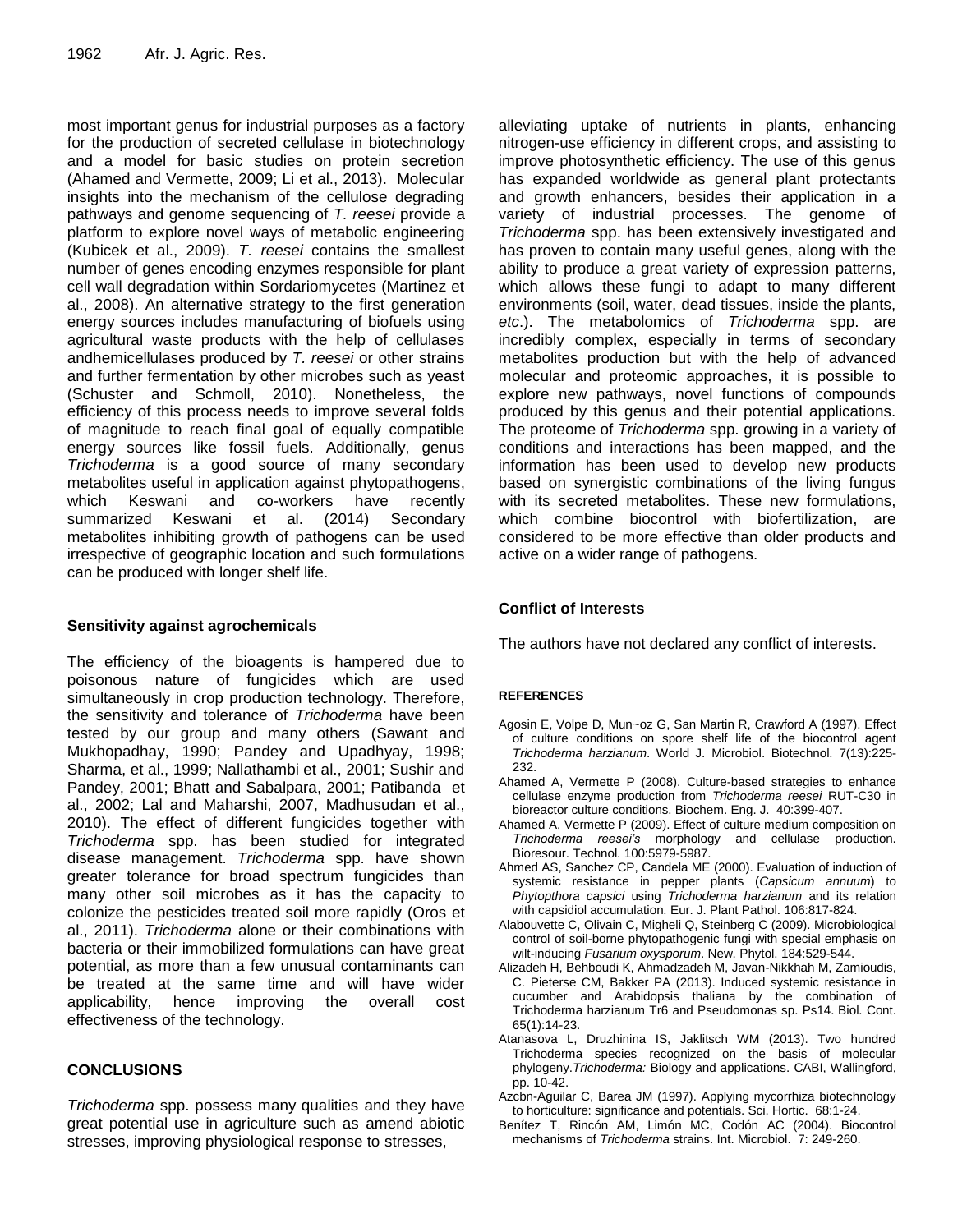- Bhagat D, Koche M, Ingle RW, Mohod YN (2010). Evaluate the suitability of locally available substrates for mass multiplication of cellulolytic fungi and bacteria. J. Plant Dis. Sci. 5:27-29.
- Bhatt TK, Sabalpara AN (2001). Sensitivity of some bio-inoculants to pesticides. J. Mycol. Plant. Pathol. 31:114-115.
- Bigirimana J, Meyer G de, Poppe J, Elad Y, Hofte M (1997). Induction of systemic resistance on bean (*Phaseolus vulgaris*) by *Trichoderma harzianum*. Med. Fac. Landbouww. Univ. Gent. 62:1001-1007.
- Bissett J (1984). A revision of the genus *Trichoderma*. I. Sect. Longibrachiatum sect. nov. Can. J. Bot. 62:924-931.
- Bissett J (1991). A revision of the genus *Trichoderma*. II. Infrageneric classification. Can. J. Bot*.* 69:2357-2372.
- Bissett J (1991a). A revision of the genus *Trichoderma*. III. Sect. Pachybasium . Can. J. Bot. 69:2373-2417.
- Bissett J (1991b). A revision of the genus Trichoderma. IV. Additional notes on section Longibrachiatum. Can. J. Bot. 69:2418-2420.
- Bochner BR, Gadzinski P, Panomitros E (2001). Phenotype microarrays for high-throughput phenotypic testing and assay of gene function. Genome Res. 11:1246-1255.
- Brotman Y, Briff E, Viterbo A, Chet I (2008). Role of swollenin, an expansin-like protein from *Trichoderma*, in plant root colonization. Plant Physiol. 147:779-789.
- Chaverri P, Gazis R, Samuels GJ (2011). *Trichoderma amazonicum,* a new endophytic species on *Hevea brasiliensis* and *H. guianensis* from the Amazon basin. Mycologia 103:139-151.
- Chaverri P, Samuels GJ (2013). Evolution of habitat preference and nutrition mode in a cosmopolitan fungal genus with evidence of inter kingdom host jumps and major shifts in ecology. Evolution 67:2823- 2837.
- Chaverri P, Samuels GJ (2003). *Hypocrea/Trichoderma* (Ascomycota, Hypocreales, Hypocreaceae): Species with green ascospores. Stud. Mycol. 48:1-116.
- Chet I, Inbar J, Hadar I (1997). Fungal antagonists and mycoparasites. In: Wicklow DT, Söderström B (Eds.). The Mycota IV: Environmental and microbial relationships. Springer-Verlag, Berlin. pp. 165-184.
- Chet I (1987). *Trichoderma*-Application, mode of action, and potential as a biocontrol agent of soil-born pathogenetic fungi. In: Innovative approaches to plant disease control. Chet I (Ed.). John Wiley and Sons. pp.137-160.
- Chet I, Inbar J (1994). Biological control of fungal pathogens. Appl. Biochem. Biotechnol. 48:37-43.
- Contreras-Cornejo HA, Macias-Rodriguez L, Beltran-Pena E, Herrera-Estrella A, Lopez-Bucio J (2011). *Trichoderma*-induced plant immunity likely involves both hormonal and camalexin dependent mechanisms in *Arabidopsis thaliana* and confers resistance against necrotrophic fungi *Botrytis cinerea*. Plant Signal Behav. 6:1554-1563.
- Cumagun CJR, Ilag LL (1997). Enhancing the Efficacy of *Trichoderma harzianum* Rifai by Chitin amendment against sheath blight of rice. Phil. Phytopathol. 33:72-86.
- Daguerre Y, Siegel K, Edel-Hermann V, Steinberg C (2014). Fungal proteins and genes associated with biocontrol mechanisms of soilborne pathogens: a review. Fungal Biol Rev. 28:97-125.
- Das BC, Das BK, Dutta P, Sarmah DK (2006). Bioformulation of *Trichoderma harzianum* Rifai for management of soybean stem-rot caused by *Rhizoctonia solani* Kuhn. J. Biol. Cont. 20:57-64.
- De Meyer G, Bigirimana J, Elad Y, Hofte M (1998). Induced systemic resistance in *Trichoderma harzianum* T39 biocontrol of *Botrytis cinerea*. Eur. J. Plant Pathol. 104:279-286.
- Djonovic S, Pozo MJ, Dangott LJ, Howell CR, Kenerley CM (2006). Sm1, a proteinaceous elicitor secreted by the biocontrol fungus *Trichoderma virens* induces plant defense responses and systemic resistance. Mol. Plant. Microb. Interact. 19:838-853.
- Doi Y, Abe I, Sugiyama J (1987). *Trichoderma* sect. Saturnisporum, sect. nov. and *Trichoderma ghanense*, sp. nov. Bull. Nat. Sci. Museum, Ser. B (Botany). 13:1-9.
- Druzhinina IS, Seidl-Seiboth V, Herrera-Estrella A, Horwitz BA, Kenerley CM, Monte E, Mukherjee PK, Zeilinger S, Grigoriev IV, Kubicek CP (2011). *Trichoderma*: the genomics of opportunistic success. Nat. Rev. Microbiol. 16:749-759.
- Druzhinina IS, Kopchinskiy AG, Komoń M, Bissett J, Szakacs G, Kubicek CP (2005). An oligonucleotide barcode for species identification in *Trichoderma* and *Hypocrea*. Fungal Genet. Biol.

42:813-928.

- Ejechi BO (1997). Biological control of wood decay in an open tropical environment with *Penicillium* spp. and *Trichoderma viride.* Int. Biodeterior. Biodegrad. 39:295-299.
- Elsharkawy MM, Shimizu M, Hideki T, Kouichi O, Mitsuro H (2013). Induction of systemic resistance against cucumber mosaic virus in *Arabidopsis thaliana* by *Trichoderma asperellum* SKT-1. Plant Pathol. J. 29:193-200.
- Gajera H, Domadiya R, Patel S, Kapopara M, Golakiya B (2013). Molecular mechanism of *Trichoderma* as bio-control agents against phytopathogen system – a review. Curr. Res. Microbiol. Biotechnol. 1:133-142.
- Gal-Hemed I, Atanasova L, Komon-Zelazowska M, Druzhinina IS, Viterbo A, Yarden O (2011). Marine isolates of *Trichoderma* spp. as potential halotolerant agents of biological control for arid-zone agriculture. Appl. Environ. Microbiol. 77: 5100-5109.
- Gams W, Bissett J (1998). Morphology and identification of *Trichoderma*. In: *Trichoderma and Gliocladium.* Basic Biology, Taxonomy and Genetics,1. Kubicek CP, Harman GE (Eds.). Taylor and Francis Ltd., London, UK. pp. 3-34.
- Gangadharan K, Jeyarajan R (1990). Mass multiplication of *Trichoderma* spp. J. Biol. Cont. 4:70-71.
- Gazis R, Chaverri P (2010). Diversity of fungal endophytes in leaves and stems of rubber trees (*Hevea brasiliensis*) in Tambopata, Peru. Fungal Ecol. 4:94-102.
- Gohil VP (1993). Chemical and biological control of sugarcane wilt under South Gujarat condition. Ph.D. thesis submitted to G.A.U., Navsari. pp. 1-120.
- Harman GE (2006). Overview of mechanisms and uses of *Trichoderma* spp. Phytopathology 96:190-194.
- Harman GE, Herrera-Estrella AH, Benjamin A, Matteo L (2012). Special issue: *Trichoderma* – from Basic Biology to Biotechnology. Microbiology 58*:*1-2.
- Harman GE, Howell CR, Viterbo A (2004). *Trichoderma* speciesopportunistic, avirulent plant symbionts. Nat. Rev. Microbiol. 2:43-56.
- Harman GE, Jin X, Stasz TE, Peruzzotti G, Leopold AC, Taylor AG (1991). Production of conidial biomass of *T. harzianum* for biological control. Biol. Cont. 1:23-28.
- Hermosa R, Botella L, Keck E, Jiménez JA, Montero-Barrientos M, Arbona V, Gómez-Cadenas A, Monte E, Nicolás C (2011). The overexpression in *Arabidopsis thaliana* of a *Trichoderma harzianum* gene that modulates glucosidase activity, and enhances tolerance to salt and osmotic stresses. J. Plant Physiol. 168:1295-1302.
- Herrera-Estrella A, Chet I (2004). The biological control agent *Trichoderma*: from fundamentals to applications, In: Handbook of Fungal Biotechnology. Arora D (Ed.). Dekker, New York. 2:147-156.
- Howell CR (2003). Mechanisms employed by *Trichoderma* species in the biological control of plant diseases: the history and evolution of current concepts. Plant Dis. 87:4-10.
- Howell CR (1998). The role of antibiosis in biocontrol. In: *Trichoderma & Gliocladium.* Harman GE, Kubicek CP (Eds.). 2. Taylor & Francis, Padstow. pp. 173-184.
- Howell CR, Hanson LE, Stipanovic RD, Puckhaber LS (2000). Induction of terpenoid synthesis in cotton roots and control of *Rhizoctonia solani* by seed treatment with *Trichoderma virens*. Phytopathology 90:248-252.
- Jaklitsch WM (2009). European species of *Hypocrea* Part I. The greenspored species. Stud. Mycol. 63:1-91.
- Jin X, Harman GE, Taylor AG (1991). Conidial biomass and desiccation tolerance of *Trichoderma harzianum* produced at different medium water potentials. Biol. Cont. 7:243-267.
- Katayama A, Matsumura F (1993). Degradation of organochlorine pesticides, particularly endosulfan, by *Trichoderma harzianum*. Environ. Toxicol. Chem*.* 12:1059-1065.
- Keswani C, Mishra S, Sarma B, Singh S, Singh H (2014). Unraveling the efficient applications of secondary metabolites of various *Trichoderma* spp. Appl. Microbiol. Biotechnol*.* 98:533-544.
- Koike N, Hyakumachi M, Kageyama K, Tsuyumu S, Doke N (2001). Induction of systemic resistance in cucumber against several diseases by plant growth-promoting fungi: lignification and superoxide generation. Eur. J. Plant Pathol*.* 107:523-533.

Kopchinskiy A, Komoń M, Kubicek CP, Druzhinina IS (2005).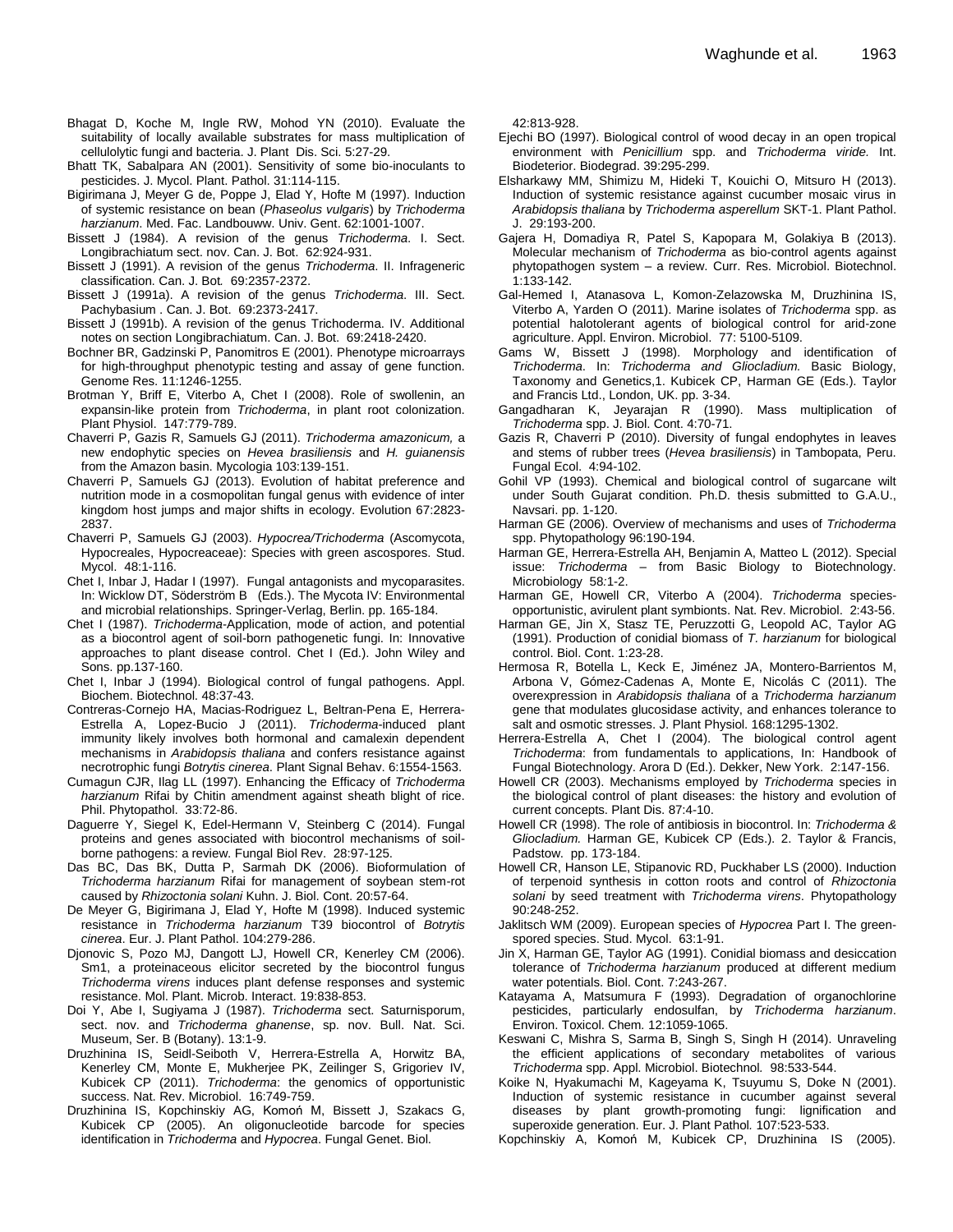TrichoBLAST: a multilocus database for *Trichoderma* and *Hypocrea* identifications. Mycol Res*.* 109:658-660.

- Kubicek CP, Mikus M, Schuster A, Schmoll M, Seiboth B (2009). Metabolic engineering strategies for the improvement of cellulose production by Hypocrea jecorina. Biotechnol. Biofuels 2:19.
- Kullnig-Gradinger CM, Szakacs G, Kubicek CP (2002). Phylogeny and evolution of the genus *Trichoderma*: a multigene approach. Mycol Res. 106:757-767.
- Lal B, Maharshi RP (2007). Compatibility of biocontrol agents *Trichoderma* spp. with pesticides. J. Mycol. Plant Pathol*.* 37:295-300.
- Latorre BA, Lillo C, Rioja ME (2001). Eficacia de los tratamientos fungicidas para el control de *Botrytis cinerea* de la vid en función de la época de aplicación. Cienc. Inv. Agric. 28:61-66.
- Levy NO, Meller HY, Haile ZM, Elad Y, David E, Jurkevitch E, Katan J (2015). Induced resistance to foliar diseases by soil solarization and *Trichoderma harzianum*. Plant Pathol. 64:365-374.
- Li C, Yang Z, Zhang R, Zhang D, Chen S (2013). Effect of pH on cellulase production and morphology of *Trichoderma reesei* and the application in cellulosic material hydrolysis. J. Biotechnol. 168:470- 477.
- Lo CT, Liao TF, Deng TC (2000). Induction of systemic resistance of cucumber to cucumber green mosaic virus by the root-colonizing *Trichoderma* spp. Phytopathology 90:S47.
- Lorito M, Woo SL, Harman GE, Monte E (2010). Translational research on *Trichoderma*: from omics to the field. Annu Rev Phytopathol. 48:395-417.
- Madhusudan P, Gopal K, Haritha V, Sangale UR, Rao SVRK (2010). Compatability of *Trichoderma viride* with fungicides and efficiency against *Fusarium solani*. J. Plant Dis. Sci. 5:23-26.
- Maliszewska I, Aniszkiewicz L, Sadowski Z (2009). Biological synthesis of gold nanostructures using the extract of *Trichoderma koningii*. Acta Physica Pol. A 116:163-165.
- Manczinger L, Rákhely G, Vágvölgyi C, Szekeres A (2012). Genetic and biochemical diversity among *Trichoderma* isolates in soil samples from winter wheat fields of the Pannonian Plain. Acta Biol. Szegediensis 56:141-149.
- Mantero-Barrientos M, Hermosa R, Nicolas C, Cardoza RE, Gutierrez S, Monte E (2008). Over expression of a *Trichoderma hsp70* gene increases fungal resistance to heat and other abiotic stresses. Fungal Genet. Biol. 45:1506-1513.
- Martinez D, Larrondo LF, Putnam N, Sollewijn-Gelpke MD, Huang K, Chapman J, Helfenbein KG, Ramaiya P, Detter JC, Larimer F, Coutinho PM, Henrissat B, Berka R, Cullen D, Rokhsar D (2008). Genome sequence of the lignocellulose degrading fungus Phanerochaete chrysosporium strain RP78. Nat. Biotechnol. 22:695- 700.
- Meller HY, Haile MZ, David D, Borenstein M, Shulchani R, Elad Y (2013). Induced systemic resistance against grey mould in tomato (*Solanum lycopersicum*) by benzothiadiazole and *Trichoderma harzianum* T39. Phytopathology 104:150-157.
- Monte E (2001). Understanding *Trichoderma*: between biotechnology and microbial ecology. Int. Microbiol. 4:1-41.
- Montealegre J, Varnero MT, Sepulveda C (1993). A method for biomass production of *Trichoderma harzianum* strain V: Growth evaluation. Fitopathology 28:99.
- Montero-Barrientos M, Hermosa R, Cardoza RE, Gutiérrez S, Monte E (2011). functional analysis of the *Trichoderma harzianum nox1* gene, encoding an NADPH oxidase, relates production of reactive oxygen species to specific biocontrol activity against *Pythium ultimum*. Appl. Environ. Microbiol. 77:3009-3016.
- Mukherjee PK, Horwitz BA, Singh US, Mukherjee M, Schmoll M (2013). *Trichoderma* in agriculture, industry and medicine: an overview. In: *Trichoderma:* biology and applications*.* Mukherjee PK, Horwitz BA, Singh US, Mukherjee M, Schmoll M (Eds.). CABI, Nosworthy, Way, Wallingford, Oxon, UK, pp. 1-9.
- Mukherjee PK, Buensanteai N, Moran-Diez ME, Druzhinina IS, Kenerley CM (2012). Functional analysis of non-ribosomal peptide synthetases (NRPSs) in *Trichoderma virens* reveals a polyketide synthase (PKS)/NRPS hybrid enzyme involved in induced systemic resistance response in maize. Microbiology 158:155-165.
- Nallathambi P, Padmanaban P, Mohanraj D (2001). Fungicide resistance in sugarcane associated *Trichoderma* isolates. J. Mycol.

Plant Pathol. 31:125.

- Oros G, Naar Z, Cserhati T (2011). Growth response of *Trichoderma* species to organic solvents. Mol. Inf*.* 30:276-285.
- Palanna KB, Palaiah B, Muthumilan M (2007). Effect of manures on growth, sporulation and antifungal activity of *Trichoderma viride*. Karnataka J. Agric. Sci. 20:861-863.
- Pandey KK, Upadhyay JP (1998). Sensitivity of different fungicides to *Fusarium udum*, *Trichoderma harzianum* and *Trichoderma viride* for integrated approach of disease management. Veg. Sci. 2:89-92.
- Pandya JR (2012). Isolation, mass multiplication and characterization of *Trichoderma* spp. under south Gujrat conditions. Ph.D. thesis submitted to N.A.U., Navsari. pp. 35-120.
- Pandya JR, Sabalpara AN, Chawda SK, Waghunde RR (2012). Grain substrate evaluation for mass cultivation of *Trichoderma harzianum*. J. Pure Appl. Microbiol. 6:2029-2032.
- Pandya JR, Sabalpara AN, Chawda SK (2011). Trichoderma: A particular weapon for biological control of phytopathogens. J. Agric. Technol. 7:1187-1191.
- Papavizas GC, Dunn MT, Lewis JA, Beagle-Ristaino JE (1984). Liquid fermentation technology for experimental production of biocontrol fungi. Phytopathology 74:1171.
- Parab PB, Diwakar MP, Sawant UK, Kadam JJ (2008). Studies on mass multiplication, different methods of application of bioagent *T. harzianum* and their survival in rhizosphere and soil. J. Plant Dis. Sci. 3:215-218.
- Patibanda AK, Upadhyay JP, Mukhopadhyay AN (2002). Efficacy of *Trichoderma harzianum* Rifai alone or in combination with fungicides against Sclerotium wilt of groundnut. J. Biol. Cont.16:57-63.
- Perazzoli M, Moretto M, Fontana P, Ferrarini A, Velasco R, Moser C, Delledonne M, Pertot I (2012). Downy mildew resistance induced by *Trichoderma harzianum* T39 in susceptible grapevines partially mimics transcriptional changes of resistant genotypes. BMC Genomics. 13:660.
- Persoon CH (1794). Neuer Versuch einer systematischen Einteilung der Schwämme. Racodium Römer's Neues Magazin der Botanik. 1:123.
- Piotrowski M, Volmer JJ (2006). Cyanide metabolism in higher plants: cyanoalanine hydratase is a NIT4 homolog. Plant. Mol. Biol. 61:111- 122.
- Pramod KT, Palakshappa MG (2009). Evaluation of suitable substrates for on farm production of antagonist *Trichoderma harzianum. Karnataka* J. Agric. Sci. 22:115-117.
- Prasad RD, Rangeshwaran R, Anuroop CP, Phanikumar PR (2002). Bioefficacy and shelf life of conidial and chlamydospore formulations of *Trichoderma harzianum* Rifai. J. Biol. Cont. 16:145-148.
- Raaijmakers JM, Paulitz TC, Steinberg C, Alabouvette C, Moënne-Loccoz Y (2009). The rhizosphere: a playground and battle-field for soil-borne pathogens and beneficial microorganisms. Plant Soil 2009, 321:341-361.
- Rahman MA, Begum MF, Alam MF (2009) . Screening of *Trichoderma* isolates as a biological control agent against *Ceratocystis paradoxa* causing pineapple disease of Sugarcane. Mycobiology 37:277-285.
- Ramanujam B, Sriram S (2009). Development of formulations of bioagents. In: Training manual of winter school on recent advances in biological control of plant diseases. NBAII, Bangalore, India. pp. 43- 48.
- Rey M, Delgado-Jarana J, Benítez T (2001). Improved antifungal activity of a mutant of Trichoderma harzianum CECT 2413 which produces more extracellular proteins. Appl. Microbiol. Biotechnol. 55:604-608.
- Rifai MA (1969). A revision of the genus *Trichoderma*. Mycol. Pap. 116:1-56.
- Rini CR, Sulochana KK (2007). Substrate evaluation for multiplication of Trichoderma spp. J. Trop. Agric. 45:58-60.
- Rubin EM (1997). Genomics of cellulosic biofuels. Nature 454:841-845. Sabalpara AN (2014). Mass multiplication of biopesticides at farm level.
- J. Mycol. Plant Pathol.14(44):1-5. Sabalpara AN, John P, Waghunde RR, Pandya JR (2009). Antagonism of *Trichoderma* against sugarcane wilt pathogen (*F. moniliformae*).
- Am. Eurasian J. Sustain. Agric. 3:637-638. Saju KA, Anandaraj M, Sarma YR (2002). On farm production of *Trichoderma harzianum* using organic matter*.* Indian Phytopathol.

55:277-281.